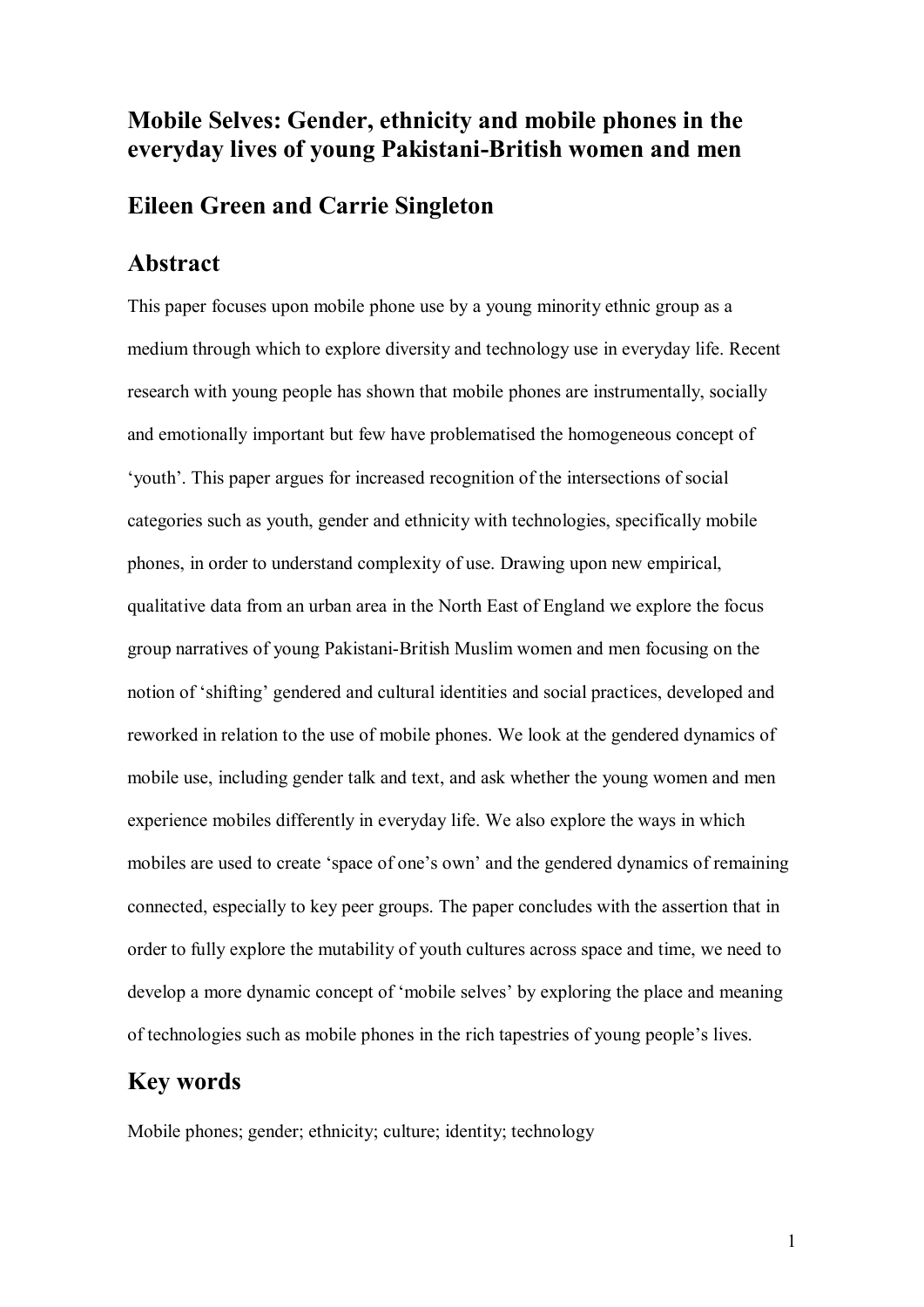## **Introduction**

Statistics show that in 2003, 88% of the UK population aged 15 to 24 owned mobile phones (ONS 2003) and this figure continues to rise. Recent research with under 25"s suggests that mobile phones are instrumentally, socially and emotionally important (Green 2003). They are used for keeping in touch with family and friends, ensuring personal safety, co-ordinating social and peer group activities, forging and sustaining intimate relationships, 'digital gift giving'<sup>i</sup>, and ritual exchanges (Ling 2000; Harper 2003). While there is increasing academic interest in this area, the intersections of social categories such as age, gender, ethnicity, social class, and faith with information and communication technologies (ICTs), in particular, mobile phones, in young people"s lives remain under explored. Although many have pointed to the mobile phones "phenomenon" amongst young people, few studies have problematised the homogeneous concept of "youth". Green (2003: 201) argues that we need explorations of multiple and diverse configurations of identity and social relationships which challenge one dimensional associations between "youth" and technologies, emphasising the multiplicity of economic, cultural and social values attributed to mobile phones by different groups of young people. Similarly, authors within feminist science and technology studies echo the need to critically analyse diversity and difference (Kennedy 2005). This paper argues for recognition of the intersections of social categories such as youth, gender and ethnicity with technologies, specifically mobile phones, in order to gain a better understanding of the ways in which different individuals interact with technologies in everyday life.

In recent years, theorists drawing upon postmodern concepts have challenged the monolithic and sometimes stereotypical representations of youth found in some subcultural approaches (for a useful overview see Nayak 2003). They contend that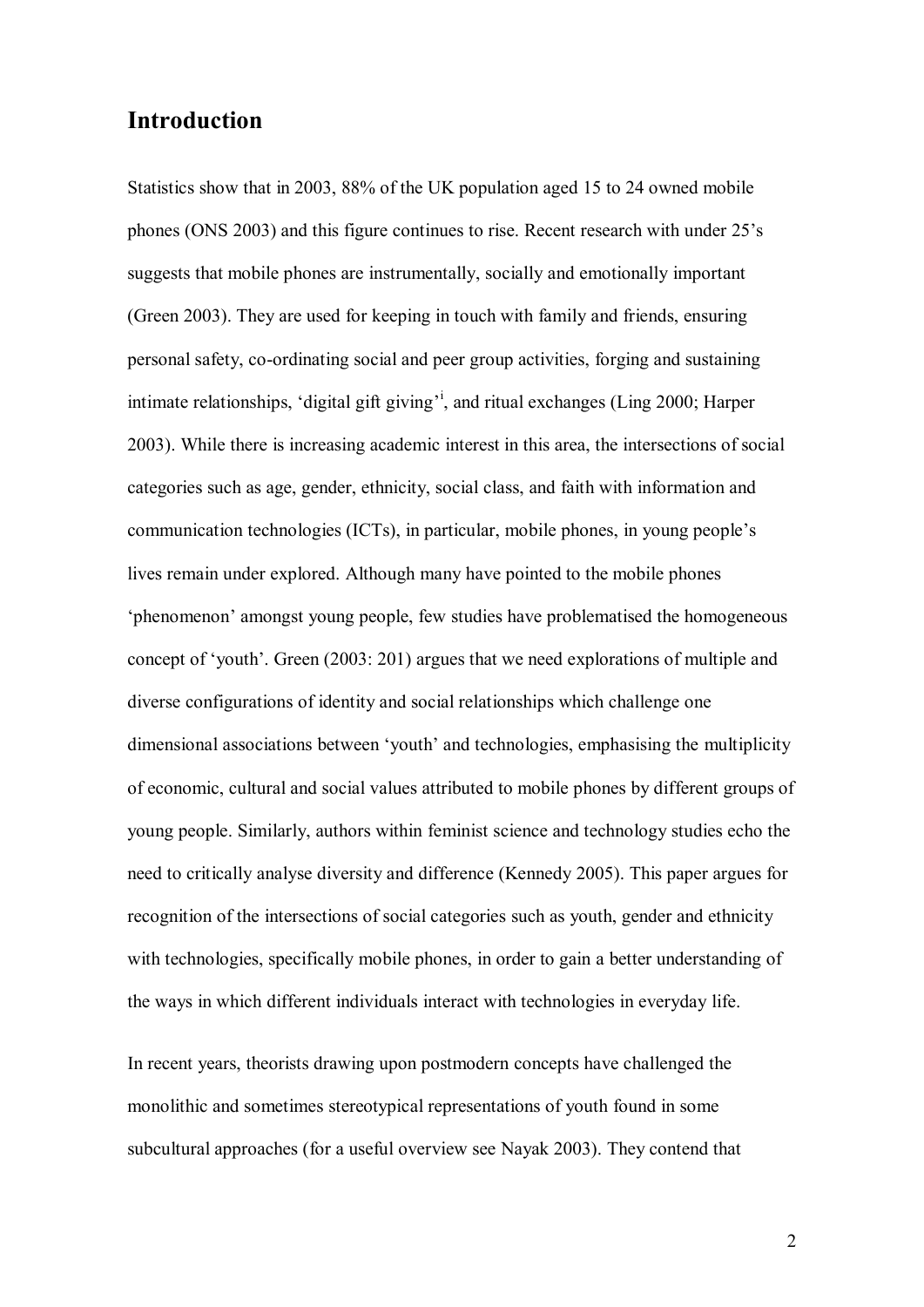studies of youth cultures need to take account of the changing nature of youth subjectivities over time and across space. This work also demonstrates how young people move in and out of particular groupings and identifications and draw upon a wide range of local and global cultural references. Youth groups are not, therefore, homogeneous or static entities. Instead, young people are involved in complex relationships and interactions with peers, family, institutions, spaces / places and technologies, all of which influence the shaping of social identities. In order to fully explore the mutability of youth cultures across space and time, we argue for the need to examine the more dynamic concept of plural "identities" and what shapes them. This paper interrogates the concept of "mobile selves" focusing in particular upon how mobile phones have become an integral part of young people"s sense of self and in turn how different groups of young people appropriate these new technologies and shape them to their own needs and uses. We argue that investigating their choice and personalisation of mobiles, together with diversity of use, reveals multi-faceted, fluid concepts of self. Drawing upon new qualitative data from a research project based in the North East of England we explore the focus group narratives of young  $(15 - 25$  years) Pakistani-British Muslims<sup>ii</sup> focusing on the notion of "shifting" and intersecting gendered and cultural identities and social practices, developed and reworked in relation to the use of mobile phones. Examining the gendered dynamics of mobile phone use, we ask whether young women and men experience mobiles differently in everyday life. We also explore mobiles as spaces of belonging and connectivity to family and friends across global and local networks and the processes by which young women and men identify with and appropriate different styles of phones and phone practices. Consideration is also given to the ways in which mobiles are used to create virtual and private "spaces of their own".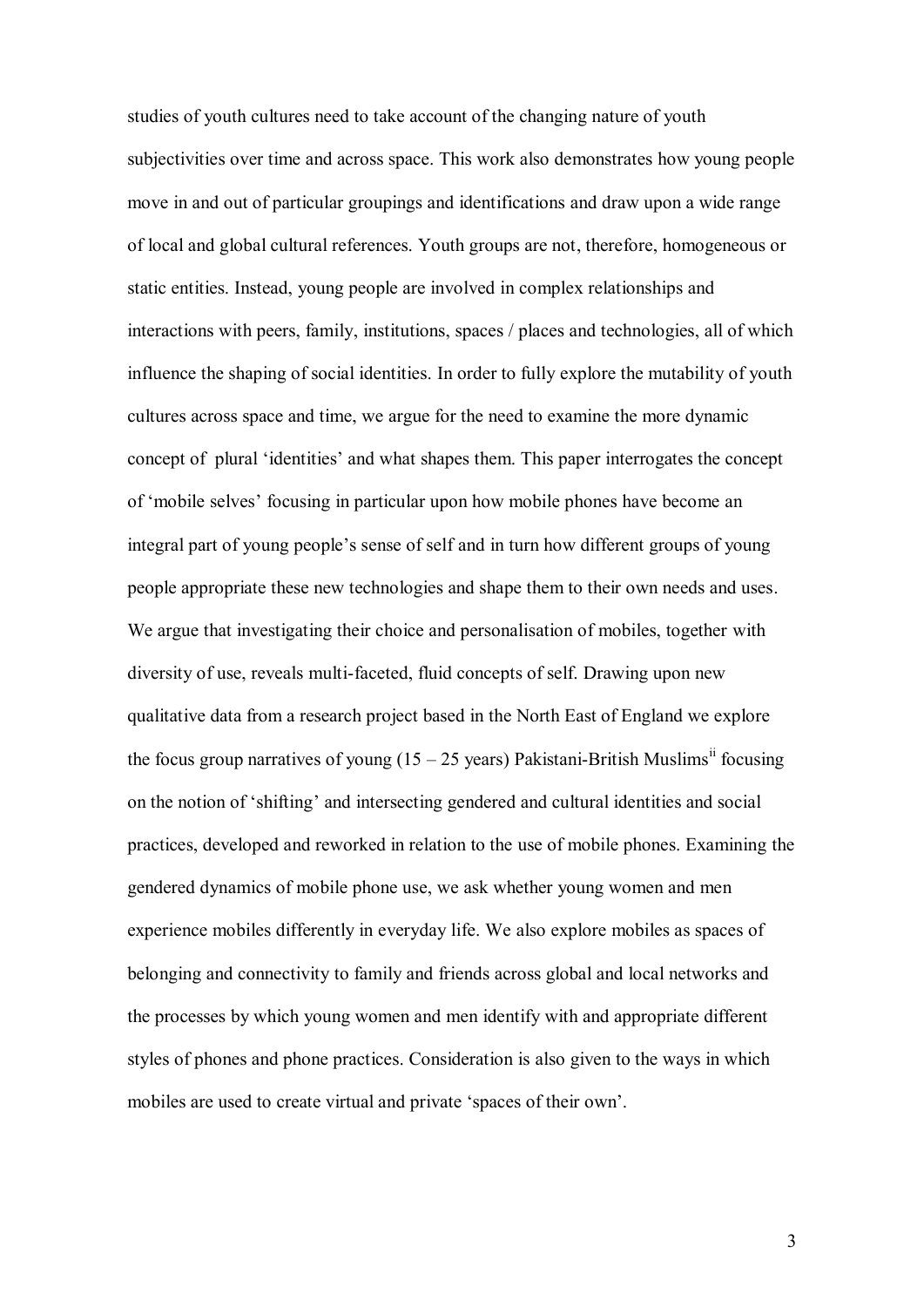# **Mobile phones, 'difference' and the performance of youth identities in everyday life**

A rapidly expanding area of mobile phone research has centred upon youth populations (children, teenagers and young adults) who form the largest active user group of this type of technology and its accessories on a global scale. The attraction of mobiles has been linked to their spatial and time adjusting capabilities, with young people citing advantages such as calling on the move, texting at any time of the day and night and continuous access to entertainment, such as games and information, via the internet (cf Ling 2004; Green 2003). This research has yielded some interesting findings, but tends to draw upon, for example, large scale survey results, white European youth populations and young people situated within national contexts. There has been less of a focus upon the intricate and complex processes of adoption and use amongst diverse youth cultures. In an effort to flesh out perspectives which can accommodate the impact of diversity, we conducted empirical research which enabled us to explore differences of gender, ethnicity and age upon the meaning and use of mobiles.

Our analysis synthesises two bodies of feminist work to enable an enhanced understanding of gender, identity and mobile phone use. Feminist theories of technology underscore the mutually shaping relationship between gender and technology where technologies are viewed as both a source and a consequence of gender relations (Wajcman 2004; Faulkner 2001; Green and Adam 2001). The "social shaping" thesis links with earlier work on communication technologies that posits the telephone as a feminised and domesticated technology, subverting the traditional association of masculinity with technologies which forms a useful foundation for studies of gender, diversity and the mobile phone (Lohan 2001). The concept of technologies as gendered is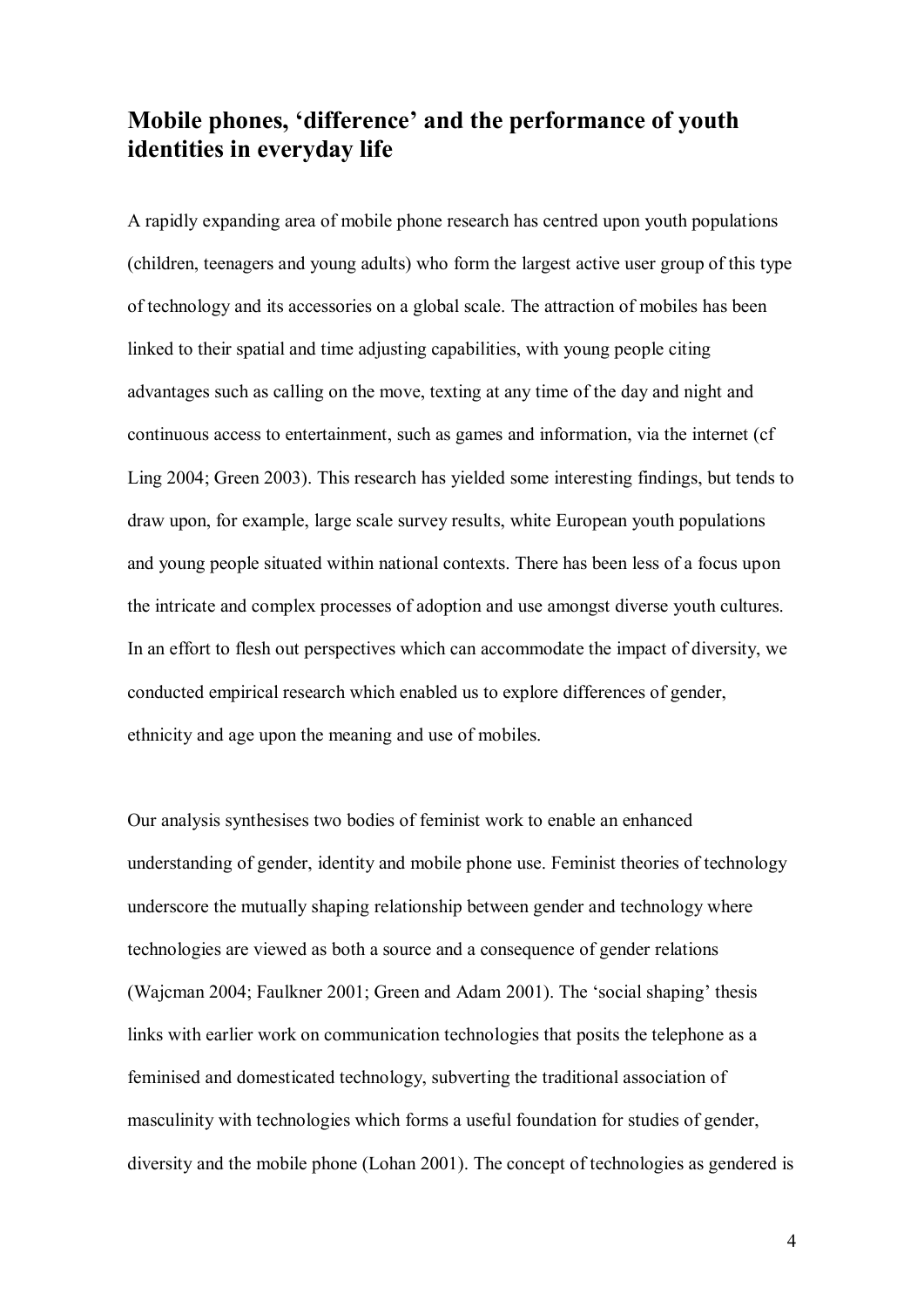further strengthened by more recent research on gender and mobile phones that explores the concept of "remote mothering", where the mobile is seen to facilitate an extension of the traditional gender division of labour away from the home (Rakow and Navarro 1993; Wajcman 2004). This resonates with earlier research which found that females use the telephone more for communication with family and friends than work (Rakow 1988) and that the phone is a crucial part of girls" and women"s socialising and support structures (Moyal 1992; Frissen 1995). The mobile has been appropriated by women of all ages for social purposes and for personal safety (Wajcman 2004), although there may also be differences in terms of access to mobiles, the conditions under which access is permitted and actual use (Terry and Calvert 1997). Research carried out in Israel suggests that whilst the mobile may be 'blurring' some gender differences, by encouraging men to talk more and women to use such innovative technologies, it still constitutes a 'site' where gender identities are performed (Lemish and Cohen 2005). However, the relationship between the performance of femininities and masculinities and mobile phone behaviour remains under explored. We argue that the mobile phone is an interesting site through which to explore gender relations and symbolic associations between technology and masculinity, raising questions about whether mobile phones can reconfigure, or fragment normative gender assumptions about men and technologies.

In spite of documented differences of attitude towards technology between males and females, less critical attention has been paid to the intersections of social differences, such as 'race' and ethnicity, on technology use and meanings. The body of work on "difference" and the intersections of ethnicity, class, gender, sexuality and age can inform our understanding of the relationship between youth identities and mobile technologies (Woodward 1997; Brah and Phoenix  $2004$ <sup>iii</sup>. Identity is viewed here as something that is 'in process', unfinished, constructed and reconstructed (Hall 1996), experienced,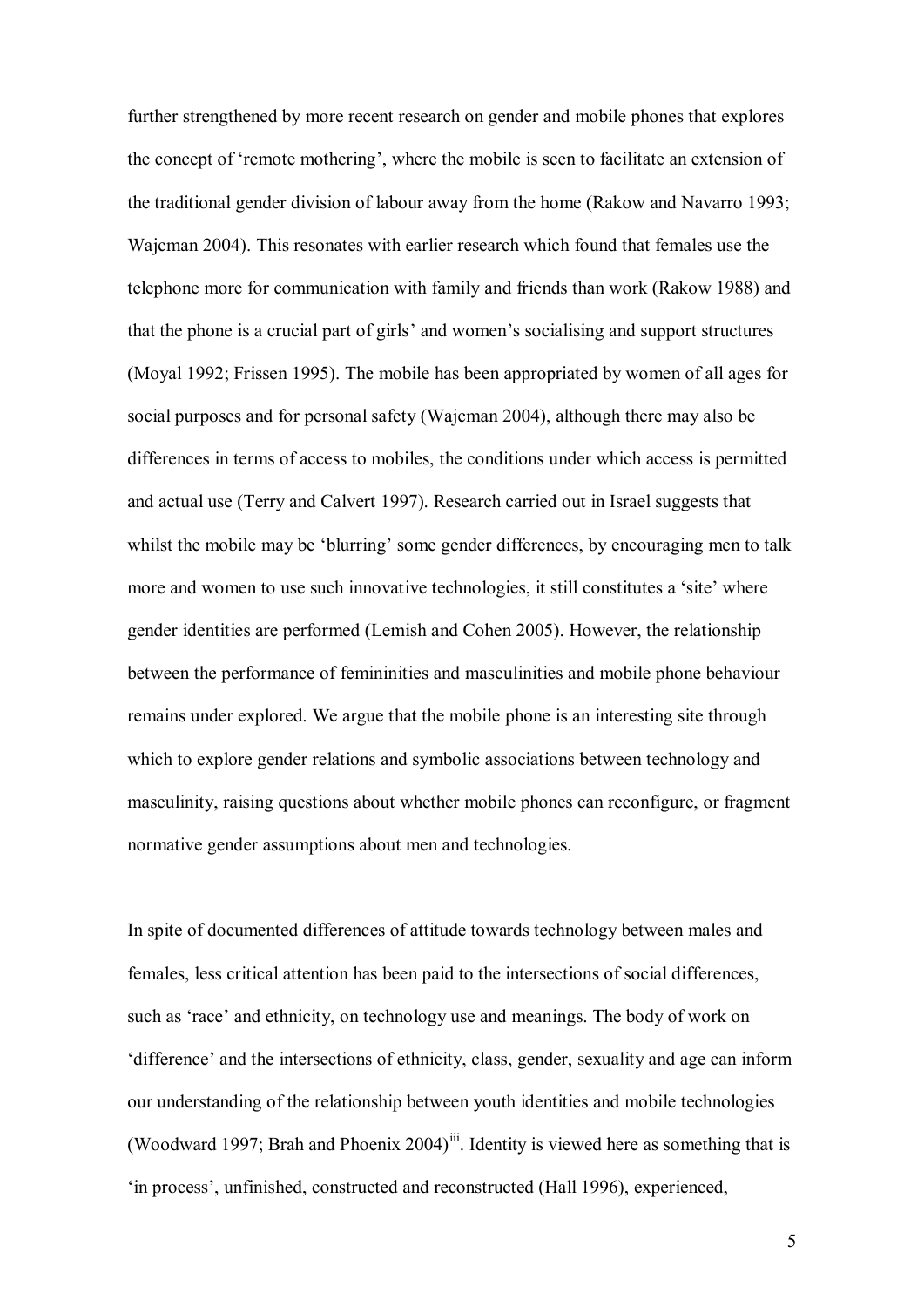negotiated and contested in and through the ways people talk about and represent themselves / others and interact within social settings. Critical analysis of modes of "commonality" and "difference" enables us to capture different and shared aspects of social and cultural experience, and the feminist concept of intersectionality is useful here in explaining the interplay of categories of identity in young people"s lives (Brah and Phoenix 2004). Peer groups are not homogenised, impermeable entities but a porous "collection of individual lives, choices and experiences" (Alexander 1996: 18). We contend that young people are cultural innovators and consumers involved in a complex interface with ICTs that can effect social transformations.

## **Methodology**

This paper draws upon findings from a qualitative pilot study of mobile phone use and its meanings for young minority ethnic women and men. Research participants were recruited from a town in the North East of England between December 2004 and April 2005. Discussion focuses upon six women"s and three men"s focus groups involving 47 participants aged between 14 and 25 years (29 women and 18 men). All participants were born in the UK and self-identified as Pakistani, Pakistani-British, and Asian-British. On occasion, they referred to themselves collectively as "Asian" men and women, reflecting debates around internal and external definitions of ethnicity and different subject positions that individuals adopt (Alexander 1996). One of the focus groups consisted of young mothers who met at a local community centre to offer support and friendship.

The town"s largest and long-established minority ethnic community is of Pakistani heritage and Muslim faith background. There are different Muslim communities residing in differing geographical areas, some of which experience higher levels of deprivation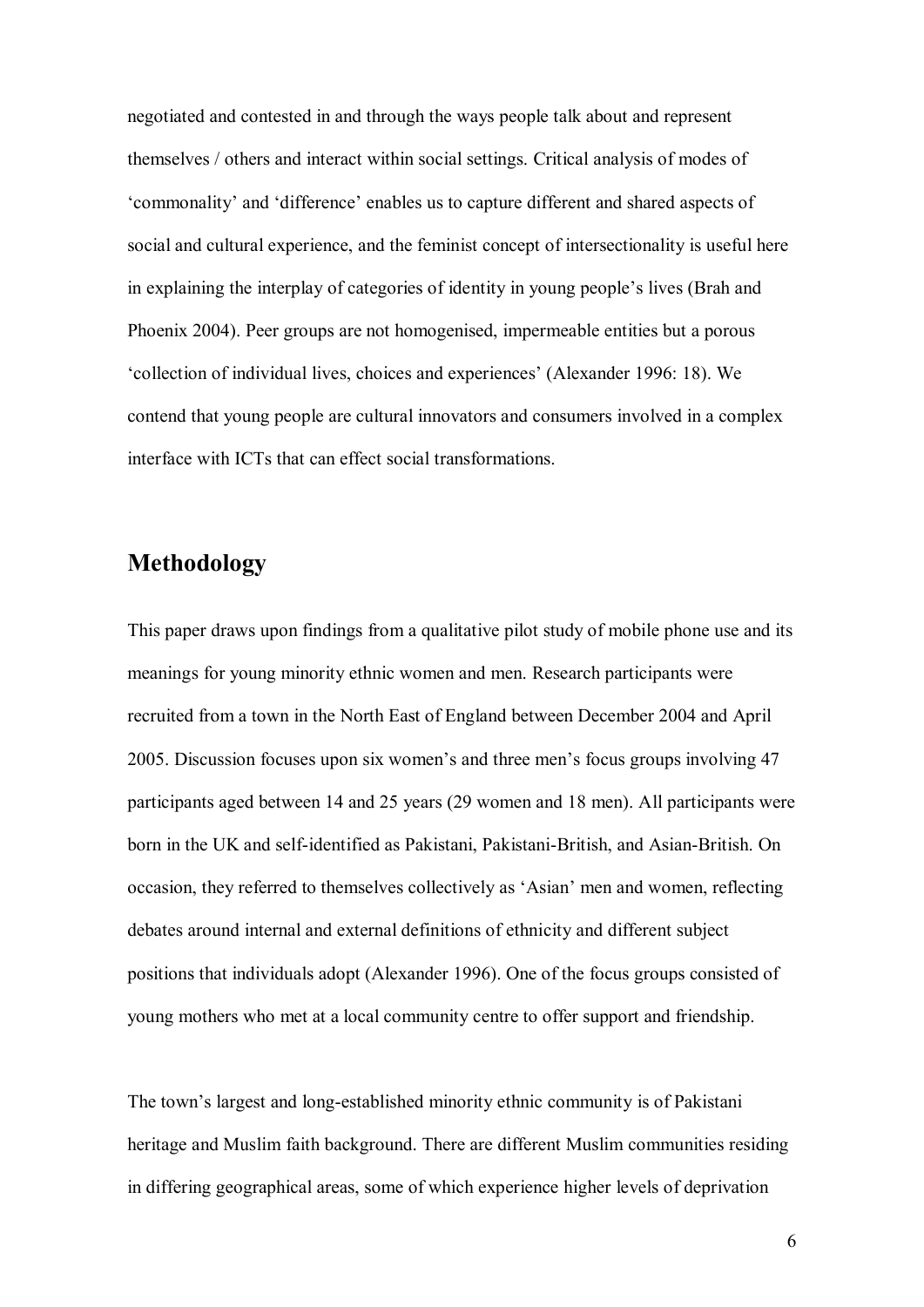than others. Key informants also highlighted the existence of varied community groupings with differing interpretations of faith and culture, and this is reflected in the sample, enabling us to explore the specificities of local ethnicities and cultures (Back 1996). Participants are mostly third generation, and are currently in full-time education, look after family and children, in employment or are seeking work. The focus group method was adopted to enable participants to reflect, comment on and generate ideas about their use and perceptions of mobile phones in an interactive and dynamic group setting (Gibbs 1997). The data was analysed for emergent themes and group interaction and co-construction of meaning.

All but two of the younger women owned one or more mobile phones. Two 15 year olds were involuntary non-users, in the sense that they wanted mobile phones of their own but were not permitted by parents until they were older. They did, however, have access to older sibling"s phones, demonstrating that the use / non-use dichotomy is inadequate for capturing the complexities surrounding use of and access to technologies. Respondents were accessed through 'community assistants', (two female and one male) key informants residing in the local communities who provided advice on cultural and gender sensitive aspects of the research, found appropriate venues, sought parental consent where necessary and encouraged participants to attend the focus groups. Although the majority of participants are bi or multi – lingual, interviews were conducted in English because respondents indicated this preference<sup>iv</sup>. We employed a young Pakistani British man to conduct the male focus groups, to facilitate a close rapport and explore the intersections between ethnicity, masculinity and mobile use.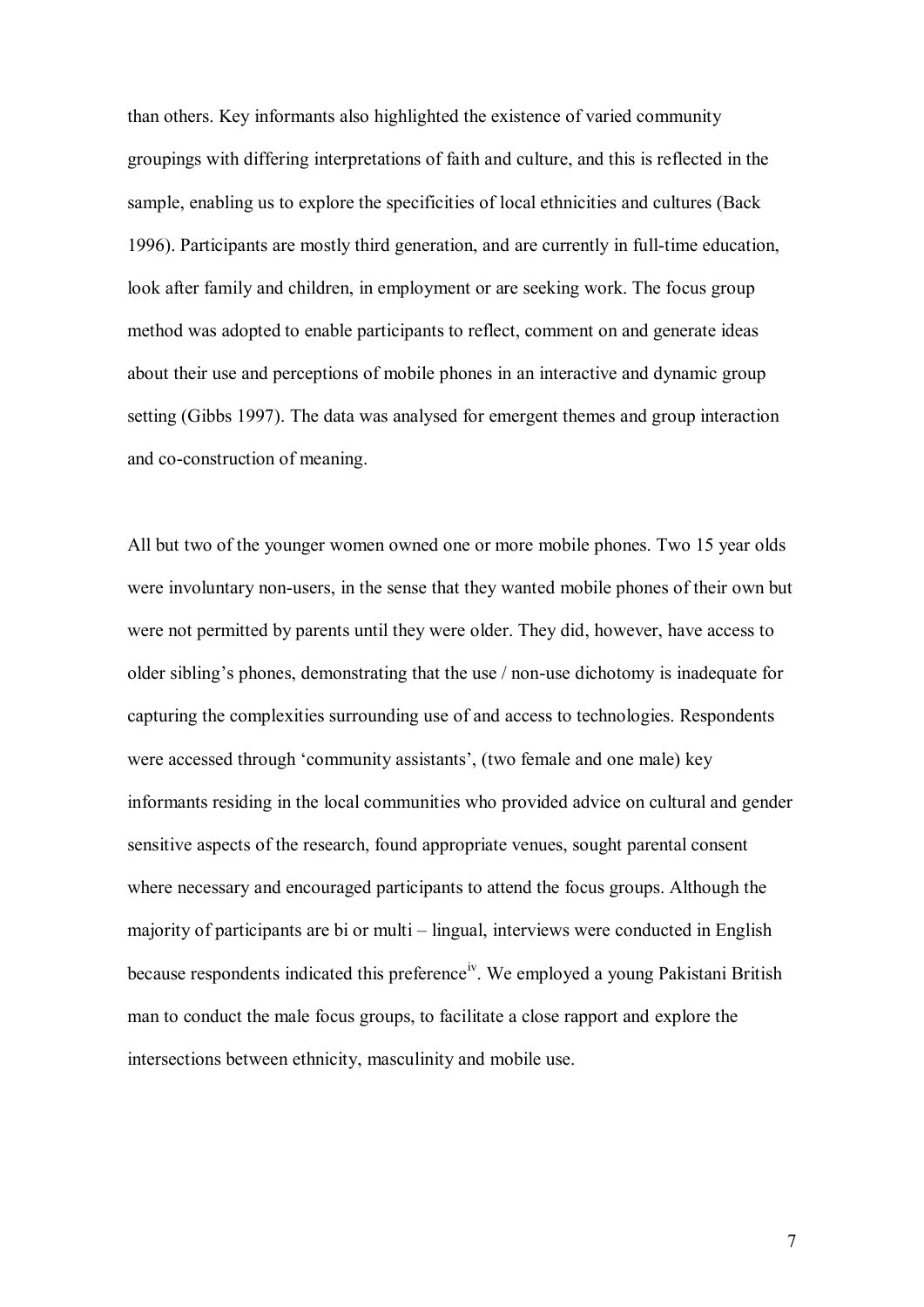# **From local to global: Networked spaces of belonging and connectivity**

Use of a mobile phone was ubiquitous amongst our participants. Even the two female non-owners accessed opportunities to talk and text on mobiles belonging to older siblings and we did not encounter any "rejecters" or mobile "drop outs" within the sample. Like many other young people, our respondents carried and utilised mobiles everywhere and at all times: in the home, in public spaces, in school, college and university, at work and at leisure and whilst travelling; during the day and for some during the night. They were used mainly for voice calls for varied lengths of time and to text message, including most recently for picture and video messaging. Mobiles are used by participants to coordinate their everyday lives, including arranging places and times to meet and are also used expressively to communicate an array of social and emotional meanings.

The main reason given by all participants for owning a mobile phone was to enable them to be "connected" to others. For the young mothers, this was particularly pertinent in terms of keeping in touch with relatives who were looking after their babies and young children, mirroring the research on 'remote mothering' discussed above. Whereas early mobile phones were considered by participants to be little more than fashionable gizmos, our data confirms that they now view mobiles as indispensable components of everyday life, reflecting the process of the "domestication" of technologies theorised by Silverstone and Haddon (1996). In this focus group their discussion centred upon how they would feel if they no longer had access to mobile phones.

Interviewer: Can you imagine life without your mobile? All group: No. Irfan: There"d be no life. (Group laughter) Irfan: No seriously there wouldn"t, its communication.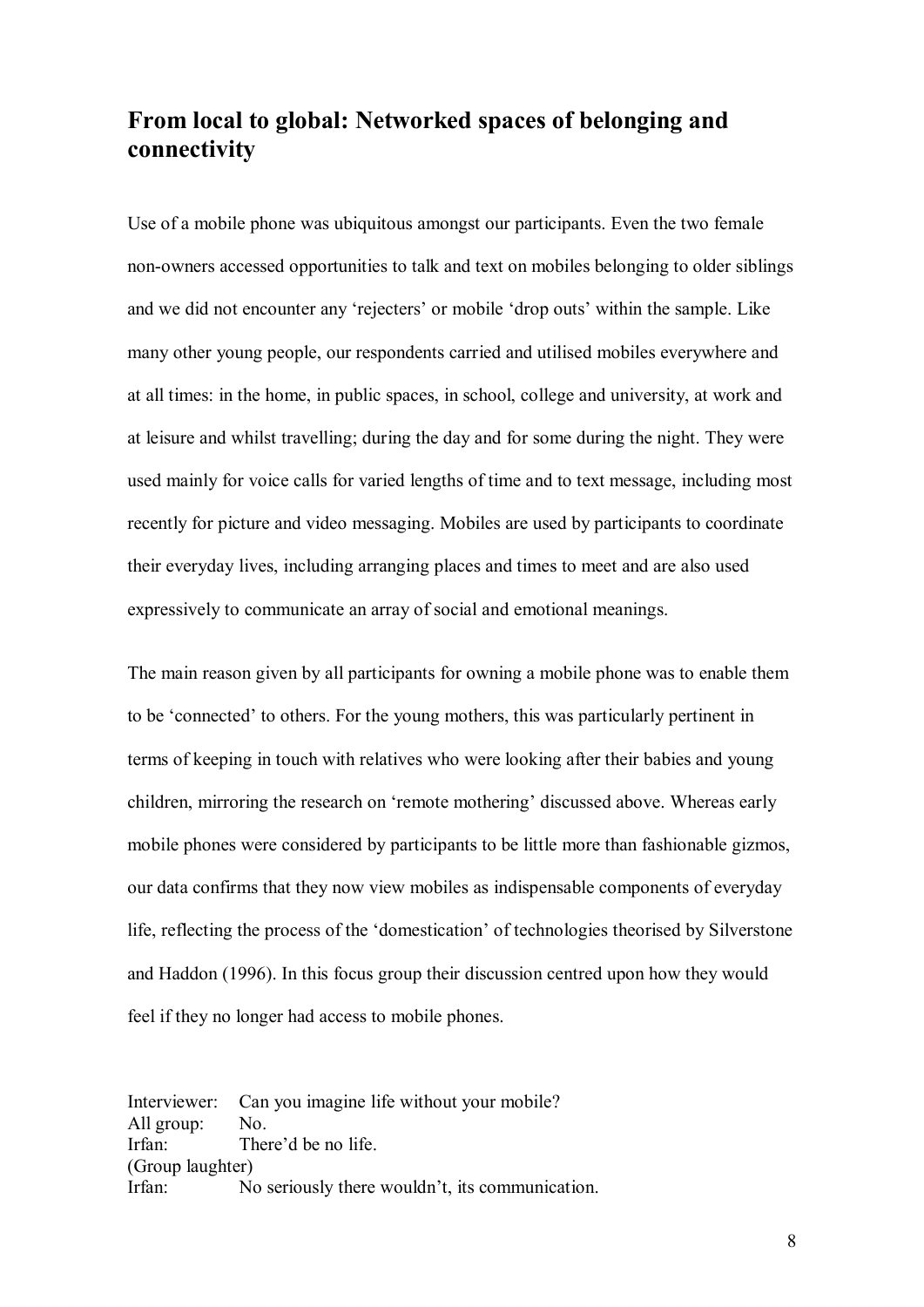| Tahir:           | If to morrow all the phones were taken back I'd be committing suicide.   |
|------------------|--------------------------------------------------------------------------|
| (Group laughter) |                                                                          |
| Naeem:           | You don't feel complete without mobile phones.                           |
| Irfan:           | No you don't.                                                            |
| Naeem:           | I'm used to carrying my needs around.                                    |
| Tahir:           | That is true, it's true.                                                 |
| Naeem:           | But if I leave the house I'll make sure that I've got a mobile phone, if |
|                  | I'm in [place name] and I haven't got my mobile phone - I live like ten  |
|                  | minutes away [and I'll go and get it].                                   |
| Tahir:           | I can forget my door key but I won't forget my phone.                    |

The data here suggests that it is the mobile"s multi-functionality and the comprehensiveness of it"s capabilities that is important to these men. A mobile holds a large amount of important personal information in one place, making its absence acutely felt. In addition, the extract above reflects our finding that the majority of our sample gained a sense of security from continuous connection to their networks of support and belonging. One of the key expressions from both women and men that resonated throughout our research was "keeping in touch", a turn of phrase used to describe their continuous connectivity to the social networks of family and friends that this device affords.

Theorists have commented on the mobile's capacity to offer 'perpetual contact' across globally situated networks (Katz and Aakhus 2002). The mobile and its use in everyday life alters our perceptions and conceptions of space and place, distance and presence and time, linking spatially detached individuals instantaneously (Urry 2000). Like other diasporic communities, the extent of the participants" social networks ranged from local ties through to national and global communities. Participants' relatives and friends were located in the local communities, in other UK towns and cities and in Pakistan. Mobile phones, amongst other technologies including the telephone and the internet enabled them to keep in touch with people across these networks, thereby maintaining both localised and more remote relationships, as the following group dialogue shows: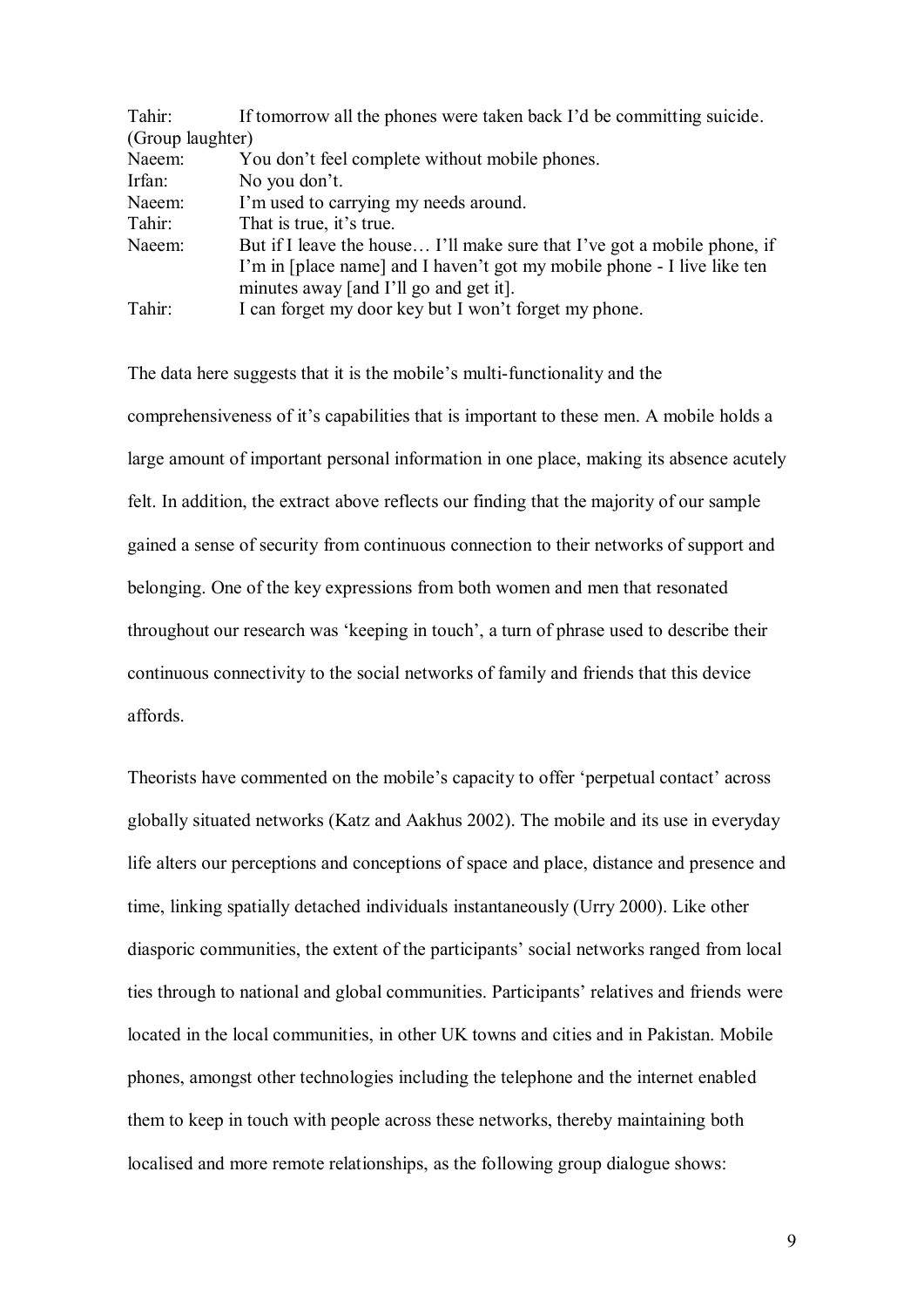| Ok, so who do you call the most?                                                                                                             |
|----------------------------------------------------------------------------------------------------------------------------------------------|
| Everyone.                                                                                                                                    |
| My friends.                                                                                                                                  |
| Family, friends, people abroad, all sorts.                                                                                                   |
| People abroad, who like?                                                                                                                     |
| Family innit.                                                                                                                                |
| What you call them abroad, don't you use the [phone] cards or anything<br>like that?                                                         |
| No, no you don't need that                                                                                                                   |
| I've got friends all over England innit so, just phone up and see what's<br>happening, make sure they're all chillin everything's all right. |
|                                                                                                                                              |

Participants talked about contacting relatives in Pakistan through via their mobiles but most often this was done through texting because of its inexpensiveness, as Sameena highlighted:

It's like an international thing as well isn't it …like if you're sending them abroad then its maybes cheaper to send a message than ring.

For long voice conversations abroad most participants used the landline in the home for similar reasons of economy. One women's group also said that the areas where their family live in Pakistan did not yet receive good reception so they tended to use a landline instead. Some of the women reflected upon the error of making international calls on mobiles without realising the cost they would incur. For these young people, affordably keeping in touch with a network of friends and relatives across local and global spaces requires complex usage and a command of different technologies and services. As the narratives show, the desire to keep in touch overlaps with an individual"s financial capability and technical knowledge, with young people finding and developing new strategies to maintain contact.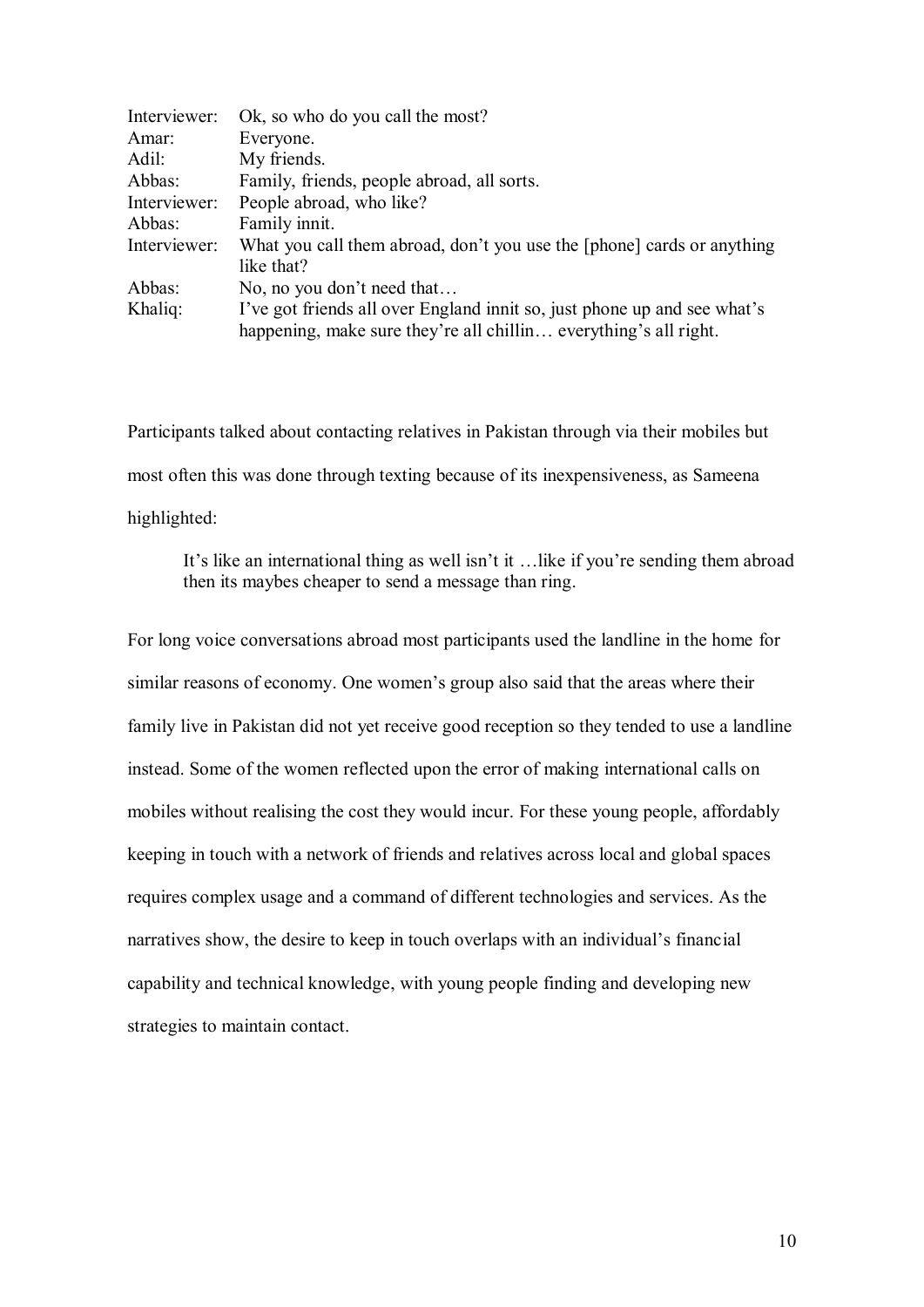Mobiles were also taken on visits to Pakistan by both men and women enabling them to keep in touch with UK contacts whilst away and to reap inflated profits through selling on. Some of the participants talked about buying cheap sim cards in Pakistan including taking advantage of the reduced cost of calls, as this men"s group illustrates:

| Interviewer: | Right do you all take your phones with you [to Pakistan]?                  |
|--------------|----------------------------------------------------------------------------|
| Abbas:       | Definitely man, then sell them on, you get even more money you make        |
|              | a lot more money that you would here.                                      |
| Interviewer: | So when's the last time you went?                                          |
| Abbas:       | It was about two year[s] ago.                                              |
| Waseem:      | Same here.                                                                 |
| Interviewer: | Did you take your mobile?                                                  |
| Abbas:       | Yeah.                                                                      |
| Interviewer: | Did you use it?                                                            |
| Abbas:       | Yeah, loads of times Got a sim card from there [Pakistan] and banged it    |
|              | in and got a new number and that, making calls to everyone round here [in] |
|              | England], not really texting, calls.                                       |
| Interviewer: | So how much was it costing yer?                                            |
| Abbas:       | It's like I wasn't paying for it mate so it didn't really matter.          |
| Jameel:      | One of my boys took a phone from here [to Pakistan], Vodaphone. He had     |
|              | five pound credit on it. He phoned me, checked his balance, he had five    |
|              | pounds still. So he took advantage of it, he started phoning everybody; he |
|              | had the five pound for about two month.                                    |

The data here suggests that a lack of co-ordination between network providers in different countries enabled possibly illicit use of mobile phones. Although there is insufficient data to corroborate this, the research also found that both the young men and women engaged in a thriving informal economy in mobile phones in their neighbourhoods in the UK. This also suggests that there is a complex informal economy of mobile communications and phone exchanges that operates across transnational spaces.

Entry to this networked space appears to be crucial for young people in terms of their inclusion in and belonging to localised peer groups, the wider community and to globally dispersed family groups, all forming an important part of a young person"s social and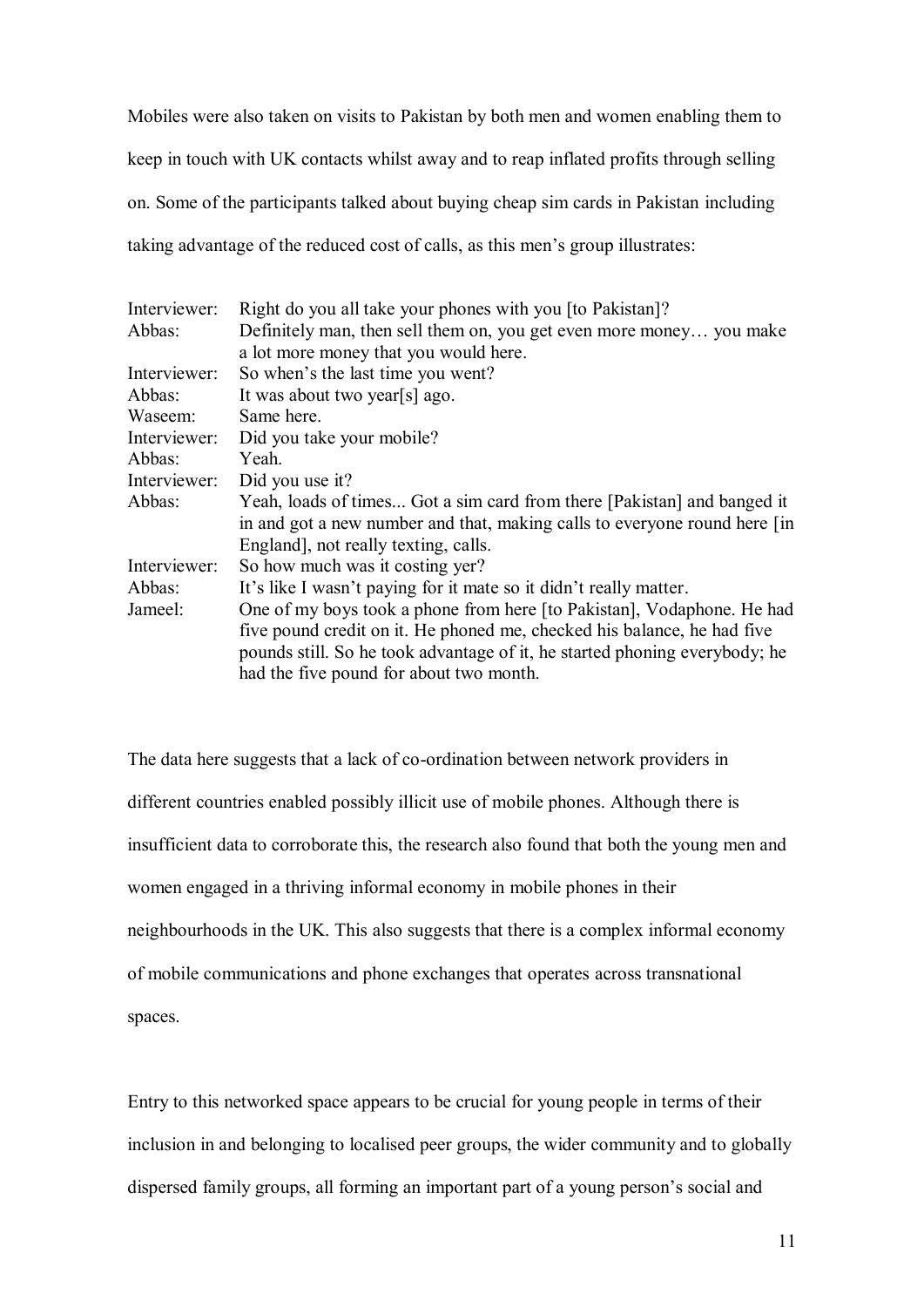cultural identity. Peer group involvement is vital to the shaping of identity and mobile use has become a key component of group activities to the extent that young people can feel left out if friends become owners before they do. Indeed, one of the main reasons given for the purchase of first mobiles is "because everyone else had them". Yasmin, the last person in her friendship group to get a mobile, described how she missed out on receiving group information and gossip because she didn"t have a mobile phone:

Yasmin: Yeah, like I was one of the last ones to get my phone out of my friends and they were all, 'did you get that text, did you get that text', and I was like 'no I don't have a phone'... but like now I've got it they can send me them.

In spite of what appear to be uniformly high adoption rates and levels of use amongst young people, we also need to interrogate the assumed popularity of "perpetual contact". Although the vast majority of participants in our study chose to remain continually networked via their mobiles, a small minority were resisters, viewing perpetual contact as undesirable, an intrusion of private space and time. Strategies to avoid contact included not answering, leaving mobiles at home or being economical with the truth, for example, pretending to be out of battery.

Nazir: I"d rather like switch it off most times like. Sometimes I just can"t be arsed to talk to nobody, my phone"s ringing… and then you"re like "Hello"… and then you stop talking to him and then… five minutes later it fucking rings again… When you"ve got a mobile it"s like you can"t relax and chill, you feel… as soon as… someone calls you, you have to go and do something.

Avoiding phone calls did, however, lead to censure from peers. Saleem describes being chastised by friends for leaving his mobile at home. His absence from the network frustrates other network users.

Saleem: Then they give you a bollocking for [leaving it at home], like "I"ve been trying to get hold of you".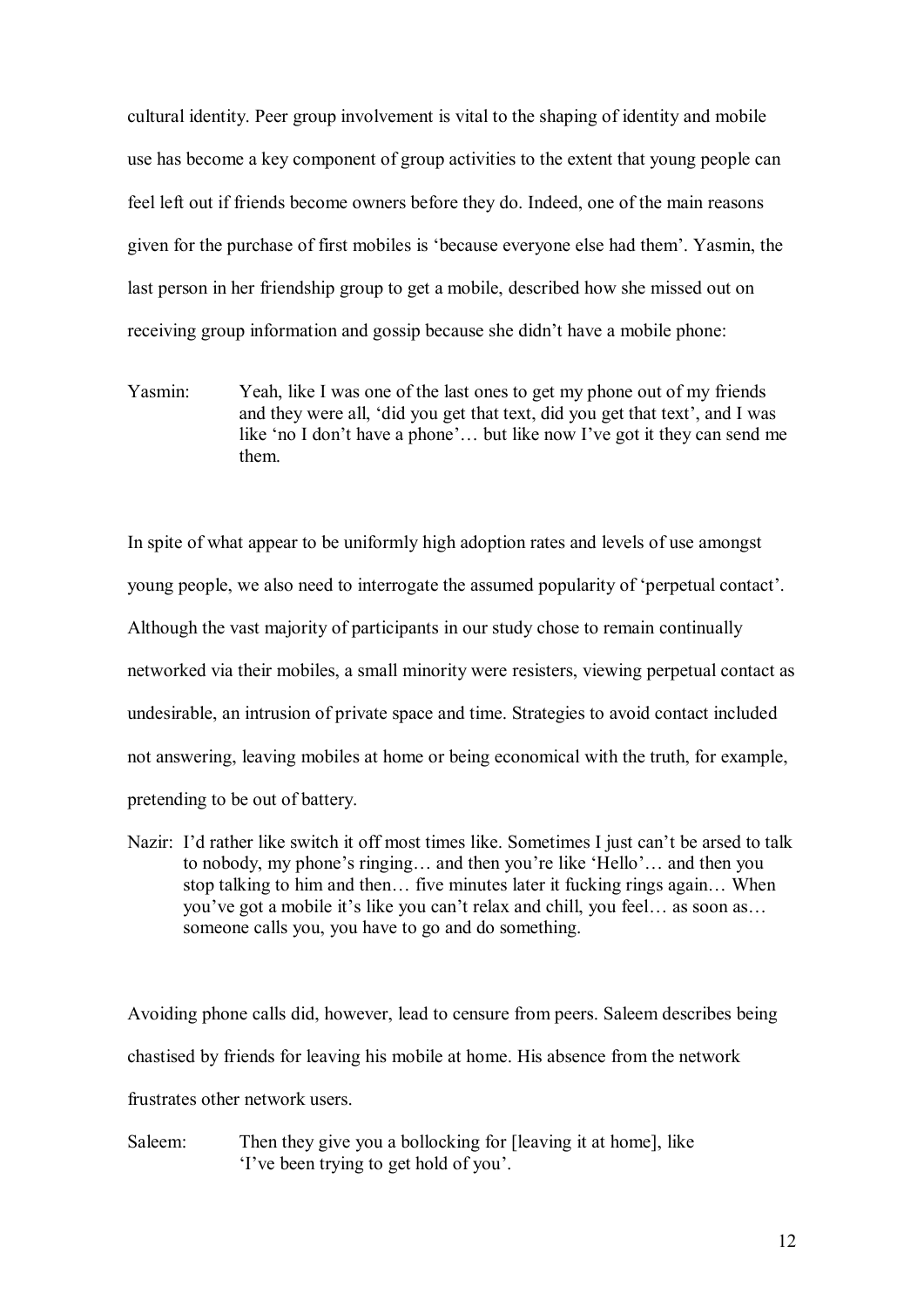This suggests that remaining in regular contact is an essential component of this particular peer group"s culture. Entering into a network facilitated by mobile technologies leads to social expectations from others that you will be always available and on hand, with peers holding each other accountable and answerable to one another for non-availability or absence from the network.

## **The gendered and cultural dimensions of talk and text**

Although talking and texting were popular with all, we found clear gender and cultural differences in terms of their social interactions and conversational preferences both between the participants' groups and in contrast with other youth groups. This builds upon an established body of research on gendered talk (Spender 1980; Gilligan 1982; Coates 1996) and contributes to the emerging body of work which explores the ways in which gendered talk is inscribed by / becomes inscribed in mobile phone communications. Previous research on the telephone highlighted gender differences by focusing upon masculine resistances to family telephone talk (Frissen 1995; Lohan 2001). Our findings suggest that although most of the young men are now sophisticated mobile users, "mobile talk" remains a complex gendered phenomenon. The majority of men in our study talked about making short phone calls or texting to make arrangements with or locate male friends. They felt little need to call male friends for a long chat, explaining that face-to-face communication was preferable. More interestingly, they reported that phone calls and text messaging to girlfriends or female friends required more time as the following demonstrates:

Tahir: I think...men... just ring each other to see where you are.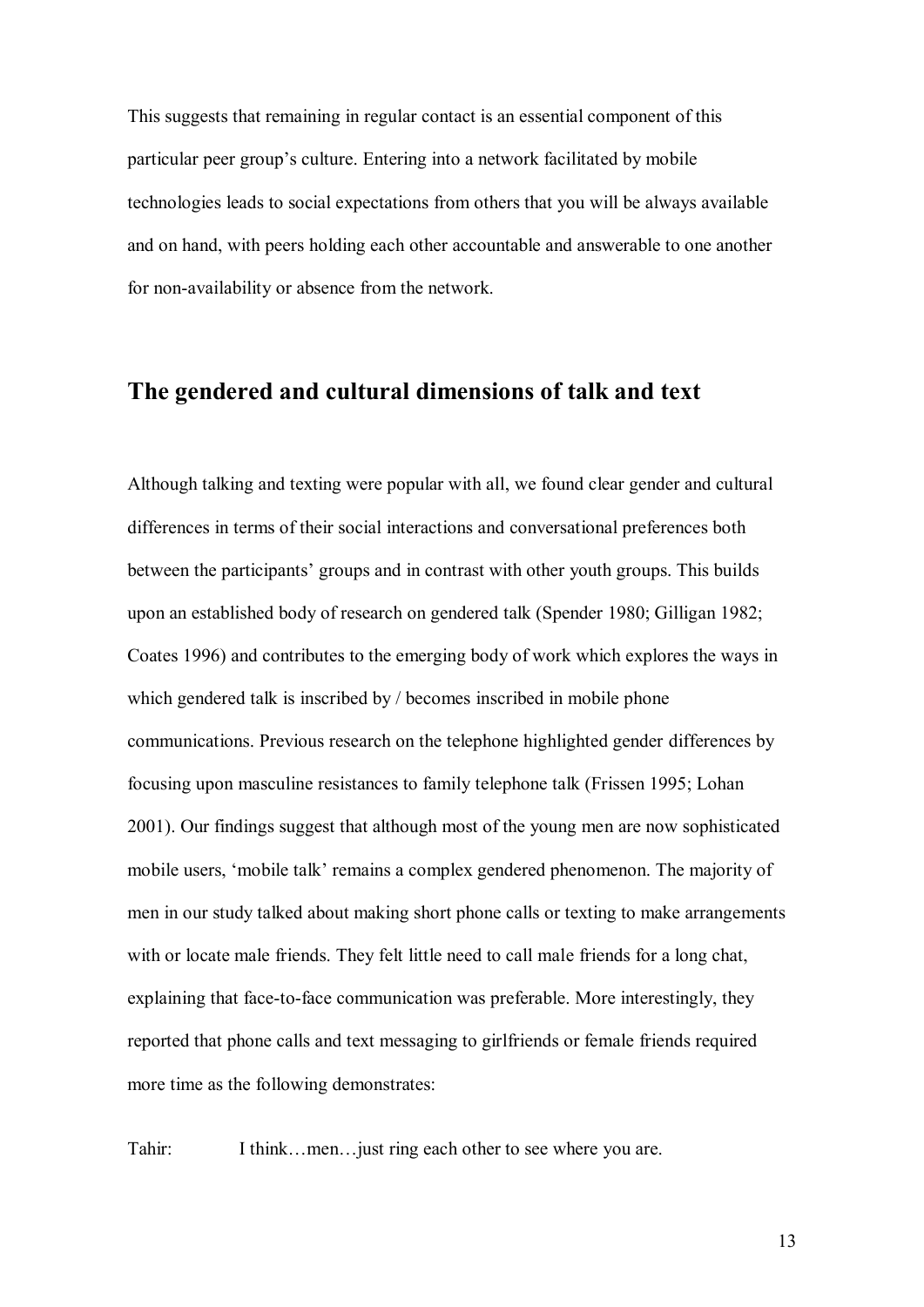Irfan: Obviously if you"re writing [texting] to your girlfriend…then you tend to spend more time on the phone. Tahir: Lasses use it more to gossip or you know ring each other for a natter…whereas the lad's maybe, and the men's is strictly business, 'right' what you doing??

This quote also demonstrates how women"s longer conversations are regarded by the men as "gossip" rather than having substantive content. In contrast, the men view themselves as getting "straight to the point". Many of the men and some of the women also discussed how texting could help them to communicate with new girlfriends and boyfriends. Texting is of course cheaper but it also allows more of a distance when communicating emotions or feelings than voice contact, appearing to insert a layer of protection from the embarrassment of romantic conversations or potential loss of face associated with the rejection of romantic overtures, as the following sequence suggests:

Jameel: When you"re texting girls… you send "em something you know… and then... you're waiting then, thinking 'what, she must be writing now'. (laughs) Khaliq: With texting you feel more free, you know cos you're not [actually] saying it like, on the phone are yer so you can't really feel what that person"s reacting like. You just write it down don"t yer and send it and then expect [anticipate] what the other person"s got to say man. So its fun in a way. Abbas: Plus its sorta cheaper innit cos you"re saying like five, six sentences at once like, for twelve pence.

This sequence also suggests that they enjoy the fun of flirtatious texting to girls, including the excitement of waiting for an answer. Related to this, the texting interface may also encourage some to communicate in a more daring or bold manner in their sexual and romantic relations. Women participant"s narratives tended to reinforce the men's comments about them by indicating their preferences for 'nattering' and "chatting". They agreed that they spend longer talking to female friends, particularly at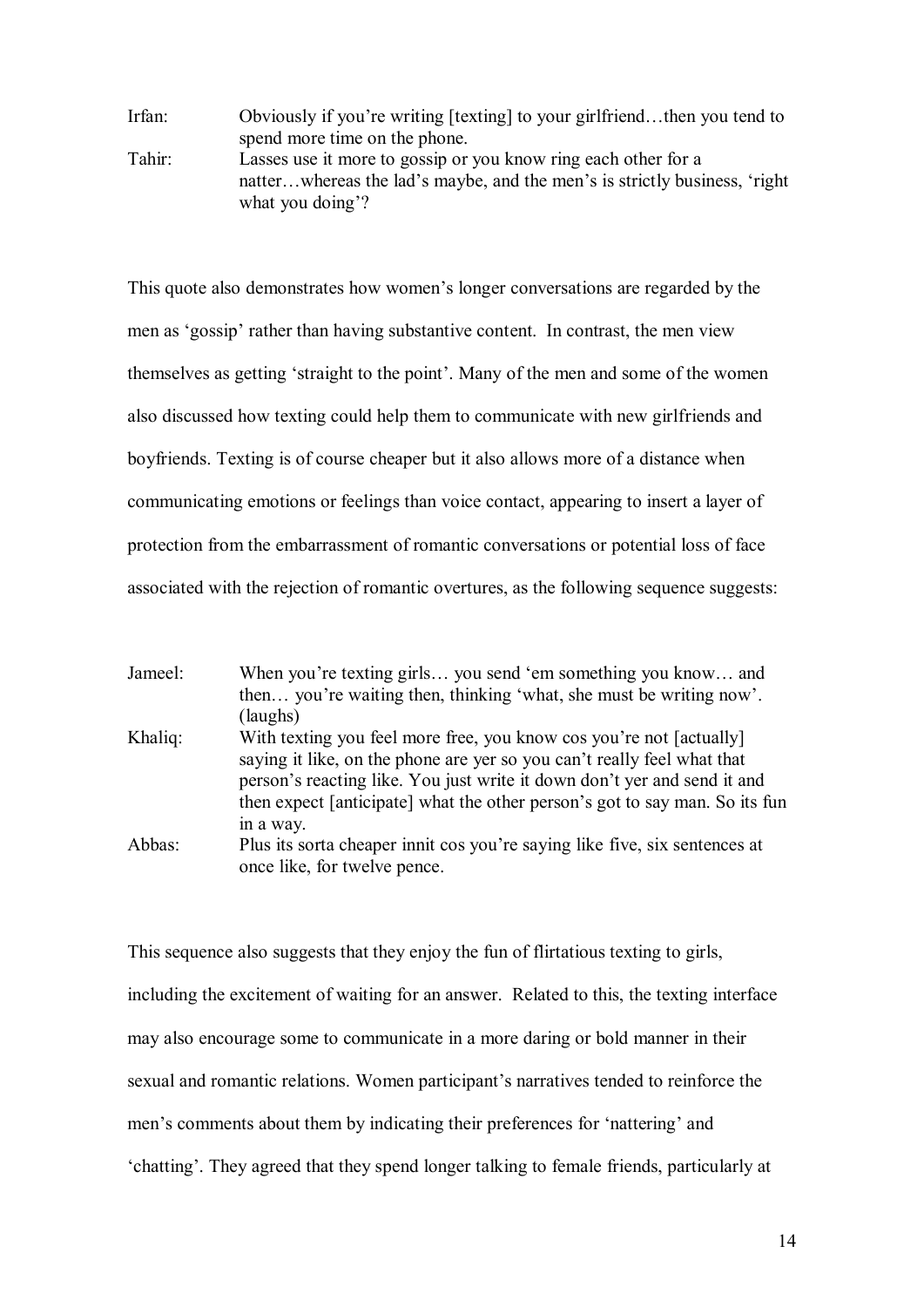night to catch up on "the gossip", echoing existing work with other ethnic and age groups on "gender talk", mobiles and the telephone (Lohan 2001; Lemish and Cohen 2005). The excerpt of dialogue below illustrates a group of young women discussing the text messages that they forward to each other. Although chain messaging is popular amongst both young women and men, the content of the messages is often gender specific. The young women in our sample sent messages to invoke and reciprocate their feelings about friendship and intimacy, a finding that reflects earlier work on the important emotional work achieved by "women"s talk" (Coates 1996; Green 1998) in maintaining female friendships.

Nina: Just like a little poem isn't it. It's just a bit of fun really. Saira: It's quite girly I think, I don't think boys would send them. Interviewer: What kind of things do they have in them? Yasmin: Its like forever friends kind of thing, I dunno I've got some on my phone.

Indeed it could be argued that these young women are either fulfilling or "rehearsing" for their key roles in maintaining family harmony and stability (Hoschild 1989), through affirming family affections and kinship ties via technologies such as telephones and increasingly mobiles.

Since all of our participants are bi- or multi-lingual, text and talk is also conveyed by many through a mixture of languages, symbols and signs (for example, emoticons). Language is creatively blended to make the message salient, potent and often humorous. One of the young women"s groups talked about phonetic techniques such as texting Punjabi words in Roman characters. Celebration text messages were also sent on important faith occasions such as  $Eid<sup>v</sup>$ , combining pictures and religious texts in different languages. Mixing languages signals diverse group identities, meaning and significance, as well as highlighting the shared narratives and histories of the group and the traditions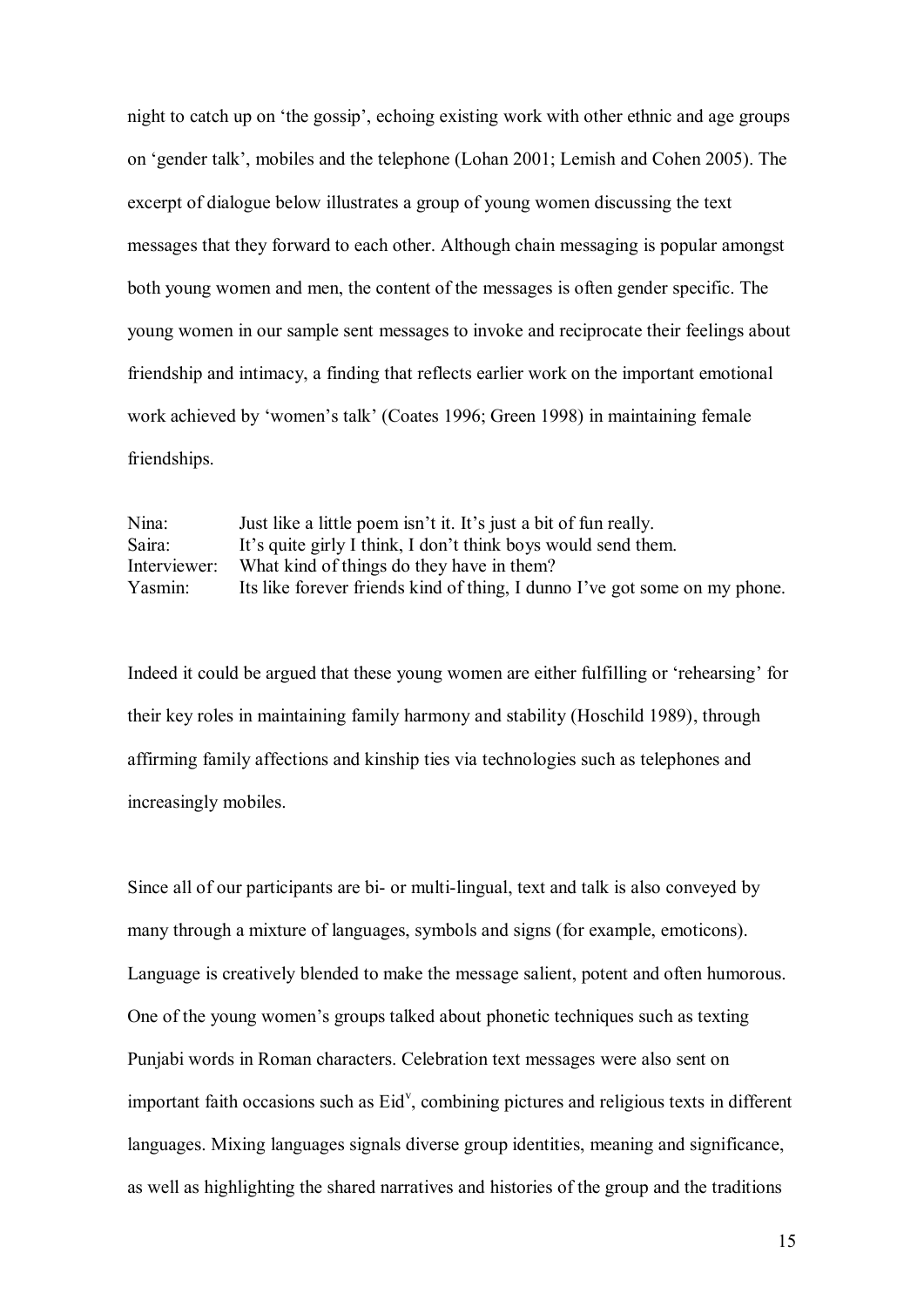and cultures in which they are situated (Ling 2004). Many young people are drawn together around a broad "configuration of values" which undergo continual transformation and permutation, through internal and external, local and global influences (Nayak 2003). Indeed, we would argue that mobile phone communication enables a complex display and articulation of multi-faceted identities, for example, Asian British, as the following group discussion shows:

| Interviewer:     | And do you mix language?                                                                                                                                                     |
|------------------|------------------------------------------------------------------------------------------------------------------------------------------------------------------------------|
| Tahir:           | Yeah you do sometimes, yeah like [Punjabi word].                                                                                                                             |
| Interviewer:     | What does that mean?                                                                                                                                                         |
| Irfan:           | It means Asian for 'fuck off'.                                                                                                                                               |
| (Group laughter) |                                                                                                                                                                              |
| Tahir:           | No, I think if you've got friends that speak [the same language]like we<br>have British-Asian [friends] soour Asian friends will be able to speak<br>Englishor speak Punjabi |
| Naeem:           | So we can use it to our advantage, ya knowsay there's all Asians<br>around.                                                                                                  |
| Tahir:           | If I want to text him and I think it sounds funnier I'll text in my own<br>language.                                                                                         |

Group dialogue and language can be both inclusive and exclusive, used to strengthen the social glue between peers but also to exclude others, depending on context. Three of the groups discussed conversing in Punjabi amongst non-Punjabi speakers when a degree of conversational privacy was required. Tahir illustrated this saying,

Like if there's loads of non-Asians and I only want him to understand, I will say it in my own language, and then only **he'll** understand it.

A particularly appealing aspect of the mobile phone then is its capacity to create and enhance private, flexible spaces that can be appropriated by peer groups of young people. For these young people, bi-lingual conversations and texts represent translated and transformed cultural identities, where different traditions, narratives, dialogues and references are fused to create new and diverse group identities. Participants borrow and rework a wide variety of accents, phrases and dialects, the result of which is a melting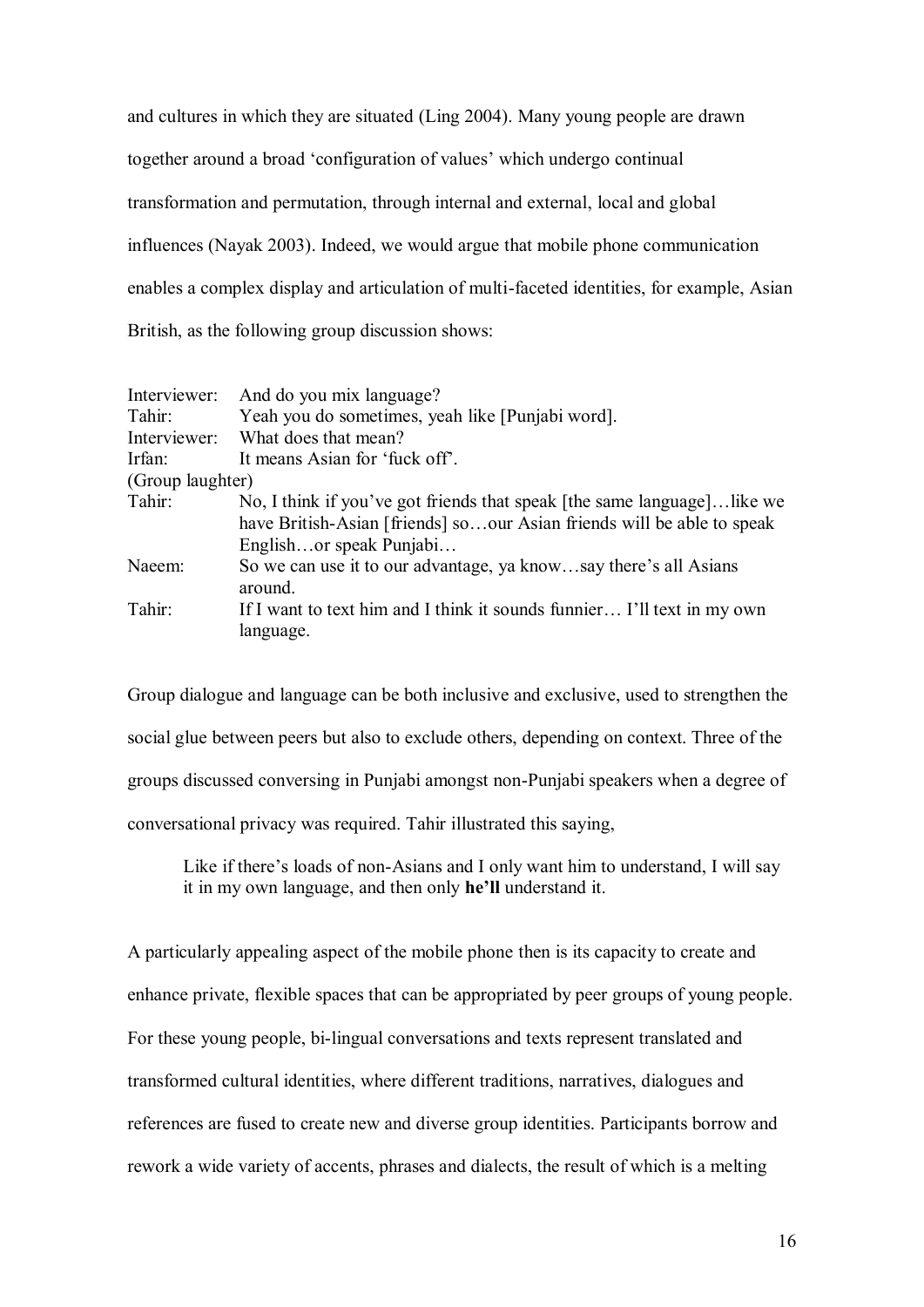pot of conversational and written, gendered and cultural styles where meanings are coded and sometimes restricted to insiders. In one men's group they described 'street' talk as their lingua franca, a language drawn from a range of influences and developed to (re)present the image of their friendship group:

| Interviewer: | So what kinda language d'you use on the phone, English?                    |
|--------------|----------------------------------------------------------------------------|
| Waseem:      | Punjabi.                                                                   |
| Adil:        | I make up my own.                                                          |
| Jameel:      | All sorts like street language, different accents We're usually using      |
|              | like street slang and stuff like that instead of me saying 'oh thanks',    |
|              | we really say safe. Like that, you getting me, we still paying respect but |
|              | it's our way of respect man                                                |

The concept of 'diasporic space' is useful here as a critique of theories that point to a globalised and homogeneous youth culture (Qureshi and Moores, 2001: 314). This approach emphasises the importance of exploring localised and situated differences and complexities which result from cultural convergences. As our research shows, a local youth culture can draw upon a range of local and global influences and differ according to degrees of economic power, fashions and peer group habits. Such an approach importantly recognises that whilst different young people may come together around commonalities such as the ownership of mobile phones, the diverse ways in which those mobiles are used / not used, personalised and adapted, yield rich insights into the heterogeneity, spatiality and temporality of youth cultures and identifications.

# **Mobile identity projects**

Mobiles offer space in which identities can be constructed, presented and stored; use of mobiles shapes aspects of who we are, where we go and what we do. The personalisation of mobiles has led to suggestions that they can be seen as extensions or parts of the body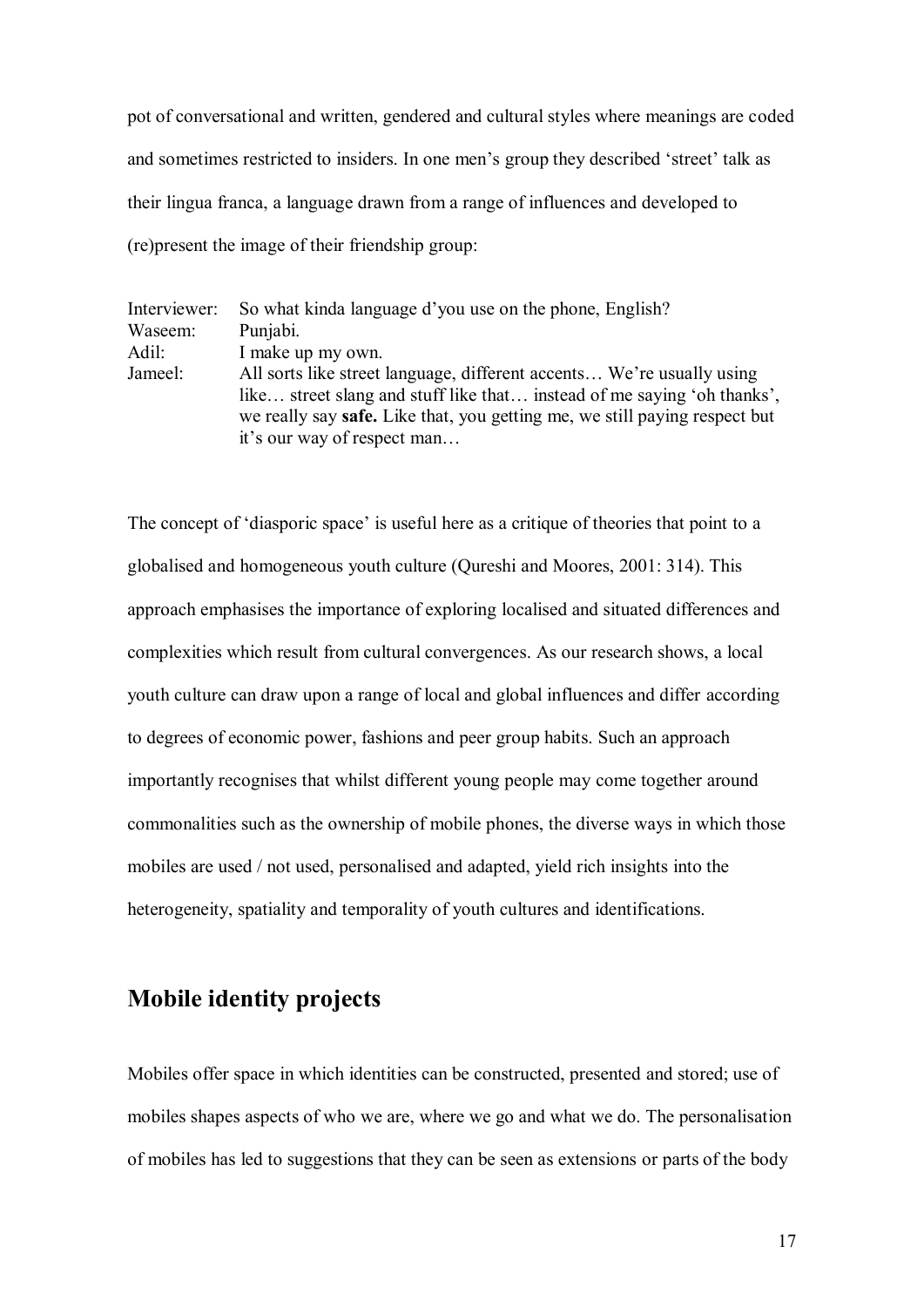and self. Oksman and Rautiainen"s (2003) research on Finnish teens show how mobiles are perceived as living organisms connected to the self. Indeed when asked if they could live without mobiles some of our participants likened giving up their mobiles to a severance of part of themselves. Other research has pointed to gender-related styles of mobile phones (Skog, 2002) but our research suggests that whilst mobiles can reflect gendered presentations of the self, the intersection of gender identities with different cultural and peer group styles results in less rigid and homogeneous gender distinctions. Many of our participants exhibited a keen interest in having the latest phones and styles and regularly took out their mobiles in focus group sessions to show the researcher and other participants. They discussed at length the aesthetics of mobiles in terms of models, styles, functions, contracts, and networks (Ling 2004). During the period of fieldwork, both men and women agreed that slim, small, often silver phones were "in" and "bricks", that is larger, more dated models, were "out". It appears that the current desire for sleek, silver phones by both men and women cuts across gender preferences and associations between technology and masculinity, but the personalisation of such phones is definitely gendered.

Style says something about social identity and status, with peers sharing similar tastes in phones, which is also linked to their financial capability. Although the mobile does not have the same social status that it had in the early 1990s (Mortberg 2003), our research discovered that ownership of different models and capabilities earned young people different levels of social, cultural and socio-technical status and capital, depending on context. This group discussed the negative connotations associated with cheaper, "old fashioned' phones and commented on the status achieved by owning a D500 phone:

Abbas: If you've got a big phone now they're gonna say, 'oh look at him, he's cheap and he"s nasty yeah", cos big phones cost less don"t they cos they"re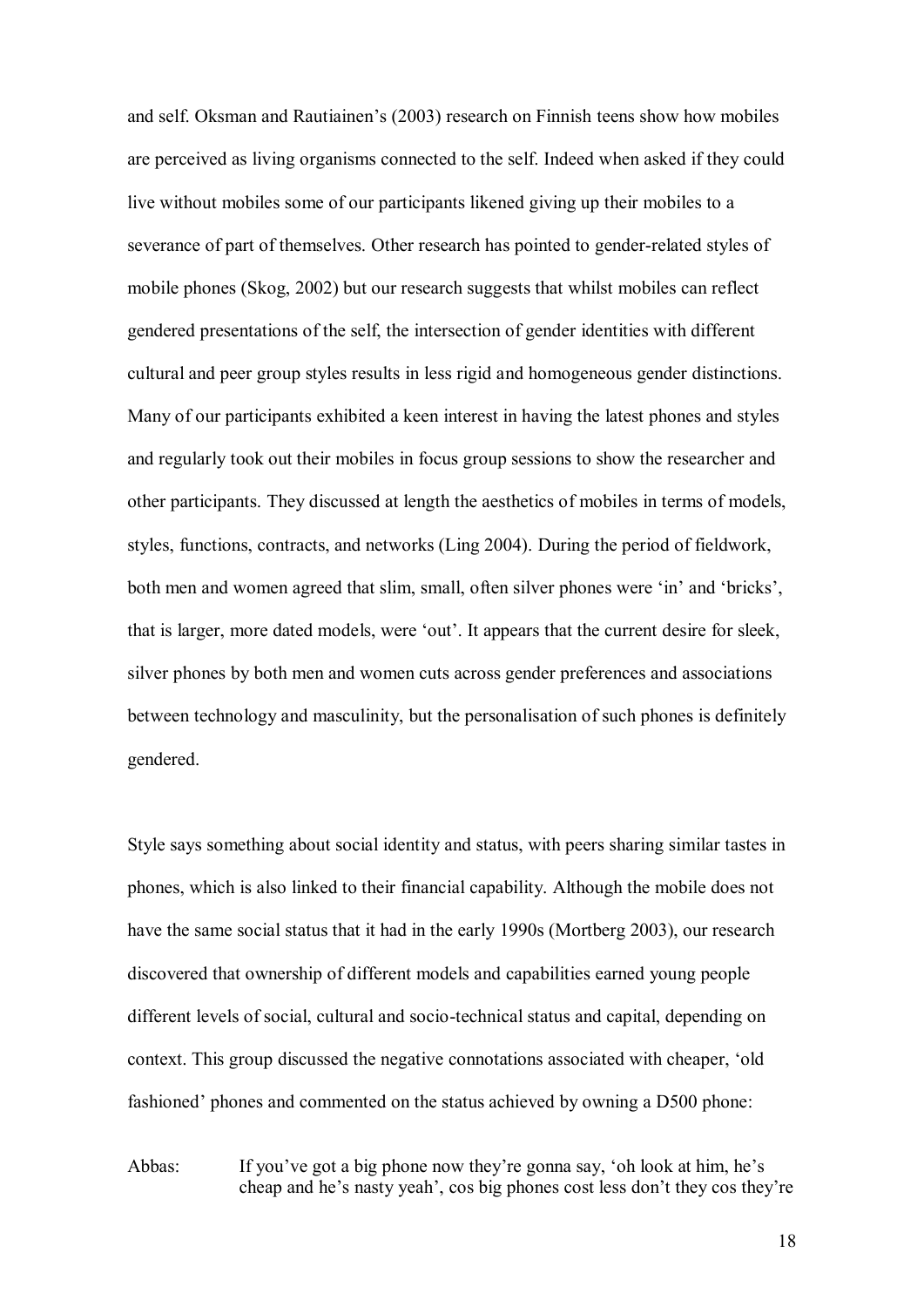bricks and small ones they"re the new ones nowadays. Plus they look better man when they're small. Jameel: Yeah there"s loads of big people out there thinking they"re all that with their, you know, D500"s and that.

As Naeem"s comment below illustrates, many of the men were concerned with projecting a "cool", stylish, techno-savvy, masculine image where phones become symbolic tools which complement the gendered and cultural presentation of the self and the peer group:

I think when you look at somebody and their clothes… I think phones have become part of that, its part of their personality, when you look at them you look at their phone as well.

Girls tended to observe that the men in their families were more interested in new types of phones than they were. Although many of the women discussed the capabilities and aesthetics of the latest mobiles very knowledgeably, most showed less interest in their ownership. In this particular female group identity projects rely less on technological hardware and more on other consumer items such as fashionable clothing and footwear:

| Interviewer: | So, do you all update them on a regular basis?                           |
|--------------|--------------------------------------------------------------------------|
| Sugra:       | No.                                                                      |
| Robina:      | People I know do, not myself                                             |
| Sugra:       | Yeah, people are known to, I don't know whether I can be seen around     |
|              | with my phone. I'm not really bothered about what I've got because       |
|              | there's a new one nearly every three weeks or something like that.       |
| Naira:       | You can't keep up with it, you can't keep up.                            |
| Sugra:       | No way, I think it's more important for the boys cos it's more important |
|              | keeping up, whereas with girls it's just like personally which mobile do |
|              | you like the most, not really bothered about                             |
| Shamila:     | About the style                                                          |
| Robina:      | I'd rather spend my money on what I want                                 |
| Shamila:     | Clothes and shoes. (Laughing)                                            |

Indeed, the young mother"s group also agreed that money was better spent elsewhere, for example on their families, although they indicated that their husbands owned the latest phones. It may also be that as long as the couple or family owned the latest phone, the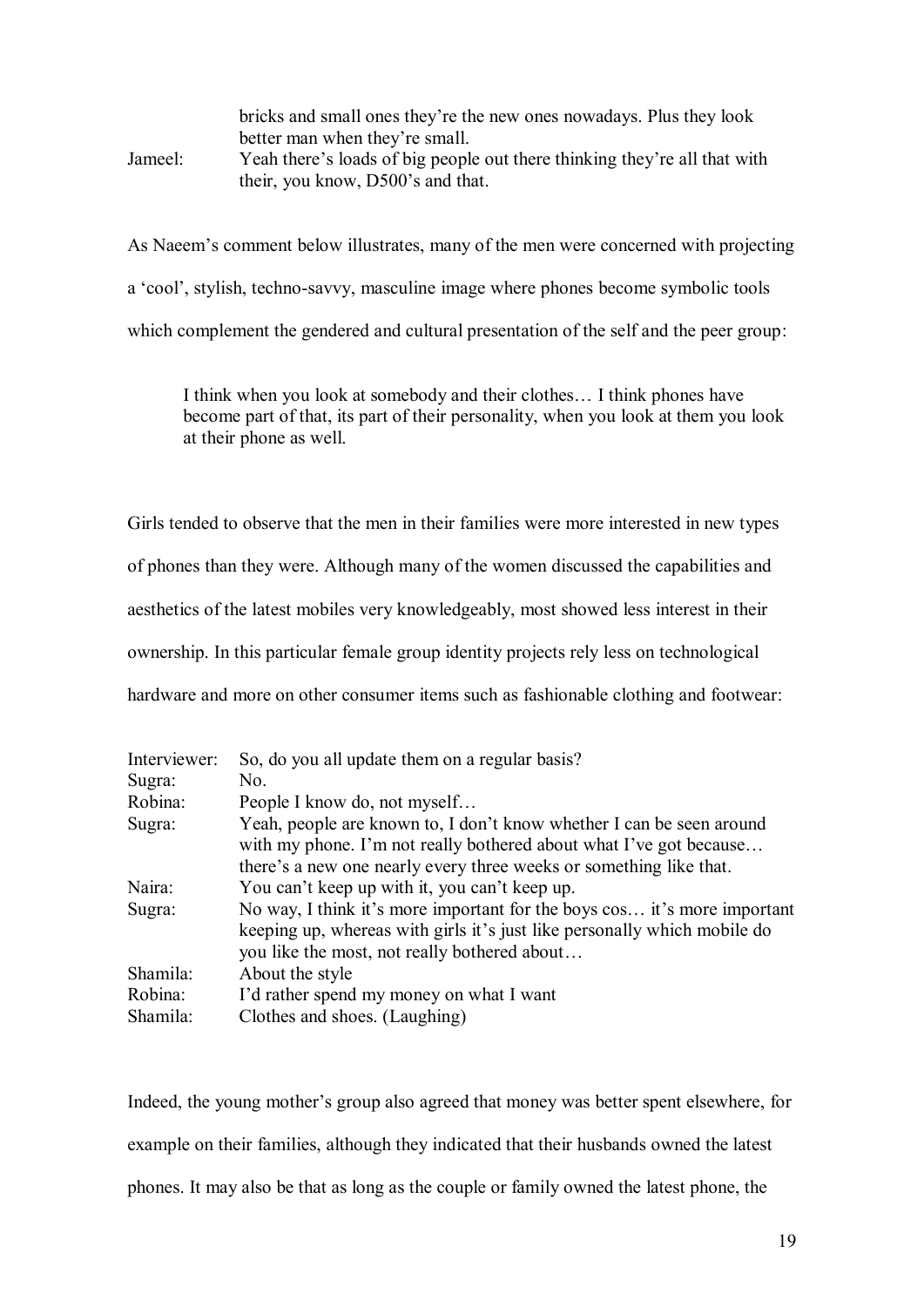women didn"t need to have one of their own, since a major part of their identity was as wives and mothers. This reminds us that a variety of subject positions exist in people's everyday lives and a person positions her / himself in, and is placed in, positions which afford different statuses, rights and obligations. Multiple positions co-exist, which means that identities are shaped in tensions between those various positions and are neither uniform nor fixed but fragmented and fluid (Hollway 1984; Woodward 1997).

## **Exploring subjectivities: mosaics of identity**

New phone technologies enable the young women and men to extend their participation in more localised and global social networks and to explore new ways of personalising and identifying with their phones. Our data contains references to multi-faceted cultural and gender identities, including a consensual "Asian" identity amongst both young females and males that intersects with wife and mother categories for some of the women. Group discussions revealed that exploring the personalisation processes that surround individual mobiles uncovers multiple and diverse aspects of personal identity, sometimes in tension with one another, which are useful in grounding the concept of intersectionality. Razvanah"s narrative gives us a glimpse of how the personalisation and carrying of her mobile phone illustrates the complexity, and sometimes tension, of the intersection between her key identity as a wife and mother and her status as a young woman interested in fashion. She begins by saying that she doesn"t have time to use or "play" on her mobile like some of the other women in the group:

I"ve got a twelve week old baby and you just don"t get a chance [to use it]. Once I've finished with him, I've got my husband off to work, it's ... twelve o'clock then you do the housework and I've gotta sort [myself out] as well... you don't have time to play around on your phone.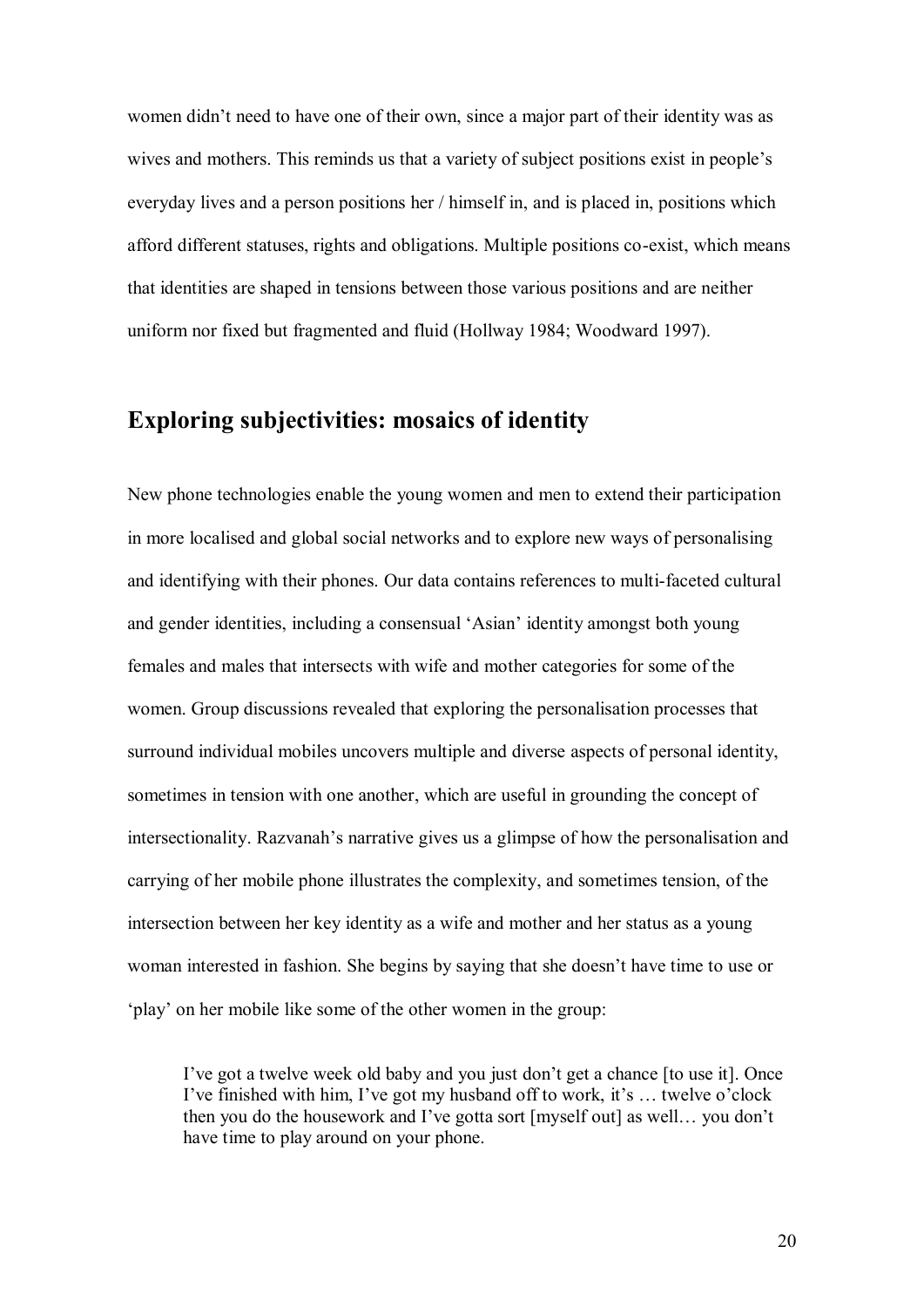Moments later in discussion with Shabnam she comments that she wants to upgrade her phone and at the end of the sequence refers to the importance of having a mobile as a 'fashion accessory'. Razvanah's 'fashion accessory' is also a repository for pictures of her baby and contact point for her husband, reflecting the different aspects of her own identity. Shabnam on the other hand suggests that there is little point purchasing a new mobile because she doesn"t use it frequently illustrating the ways in which the women share some common experiences of technology but diverge on others:

Razvanah: I'm gonna get [a new camera phone], you know them square ones. I'm gonna get one of them. Shabnam: I'm gonna stick with the old one cos ma husband's always saying get a new one and I go 'what's the point', I only have it in my pocket. Razvanah: But with me it's a fashion accessory... It's just for my husband and stuff, for him to keep in touch with me, I don"t ring him (laughs). But with me it"s more of a fashion accessory. Now that I"ve got a baby I [put] photos of him on ma phone.

Young people draw upon a range of cultural repertoires to personalise their phones, and these are continuously subject to adaptation and change. Participants" phones had the latest Asian ringtones, including Bhangra and Bollywood love songs and also R&B, alternative music and mainstream pop tunes, downloaded from websites or recorded from various media sources. Their choices of wallpapers, screensavers and phone covers also reveal gendered, cultural identities with women tending to favour family and friendship images, including their children (for the mother"s group), memorable places or their favourite celebrities, for example, Bollywood actors. Some of the men had family pictures but others decorated their phones with symbols associated with particular masculine identities, for example, pictures of naked women.

Although the participants share some cultural identifications and displays, these configurations can also differ within and between groups, and are related to gender, age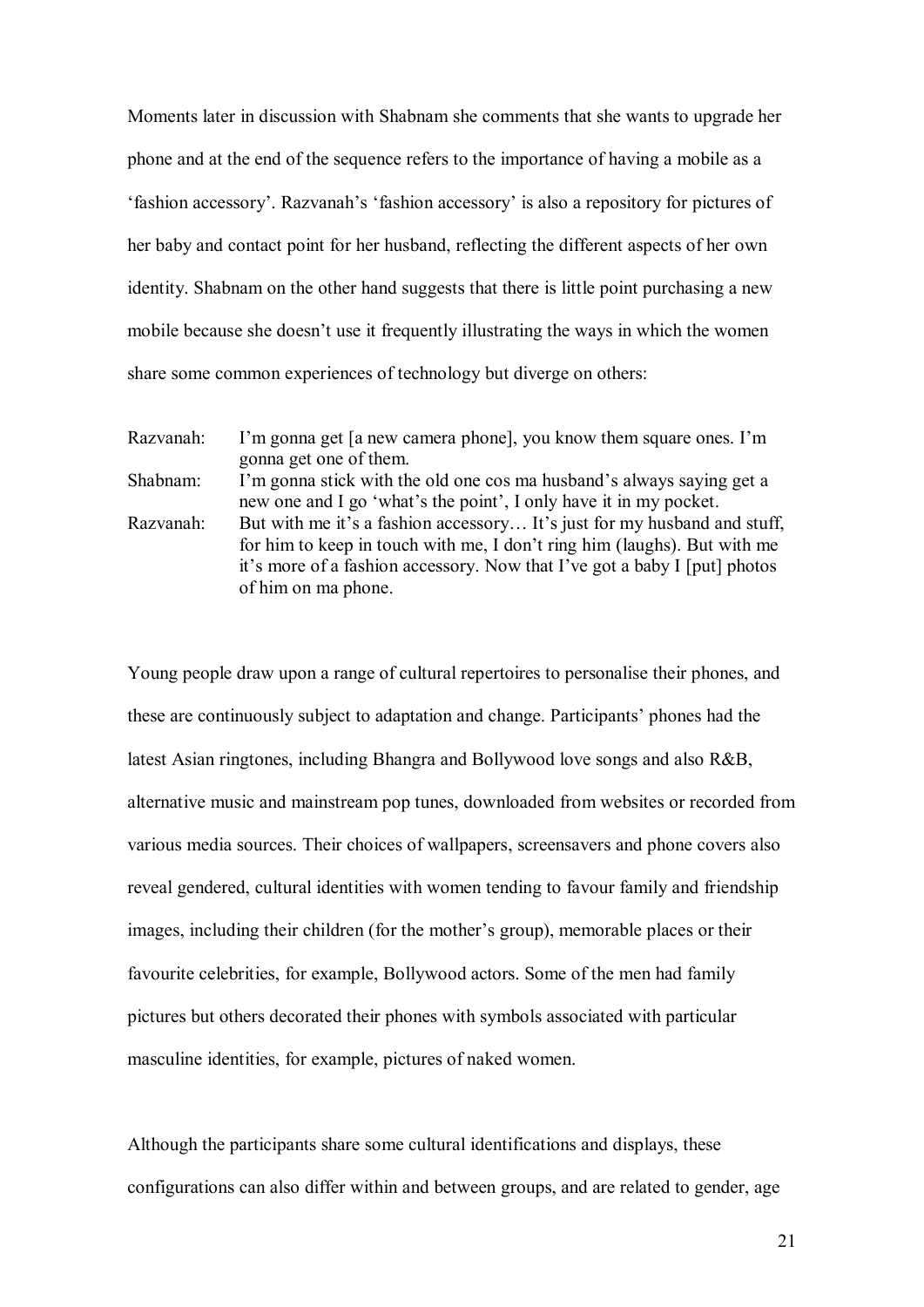and socio-economic position. The following dialogue foregrounds a group of young men discussing street tensions between themselves and other male groups, including style and status differences symbolised by the wearing of phone straps. What is interesting here is the way in which these young men chose to distance themselves from other strap-wearing individuals / groups and the associations of wealth that straps evoked:

| Khaliq: | I don't know if it's an Asian fashion now, they have like straps on their  |
|---------|----------------------------------------------------------------------------|
|         | hand, nearly everyone's got em on man                                      |
| Abbas:  | Where we live, they haven't got like [straps] All these rich kids live in  |
|         | [place name] and [street name]. They've got cars and like the way that     |
|         | they act and the way we act is totally different man If we walking down    |
|         | town and we look they've got all like phone straps and stuff like that     |
|         | and the way they're walking and talking They want us to be like them       |
|         | but it isn't working like that and they don't wanna be like us either, you |
|         | know what I mean.                                                          |
| Khaliq: | Go our own way isn't it, stick together.                                   |
| Jameel: | Yeah stick together man.                                                   |

Our data confirms the thesis that mobiles are not neutral objects, but embody and articulate social and cultural relations. Gender relations are inscribed in objects and artefacts, both in design and appropriation and can contribute to the maintenance of gendered relations (Oudshoorn et al., 2002). Indeed, mobiles can be viewed both as gendered artefacts and also as spaces which are open to certain processes of individualisation or personalisation. Such processes are constituted by and reflective of gender norms, but are also intersected by social and cultural location and positioning thereby enabling diverse reconfigurations of identity and self-presentation.

#### **Conclusion**

In this paper we have examined the concept of shifting gendered, ethnic and cultural identities and social practices formed and re-worked in relation to mobile phones. We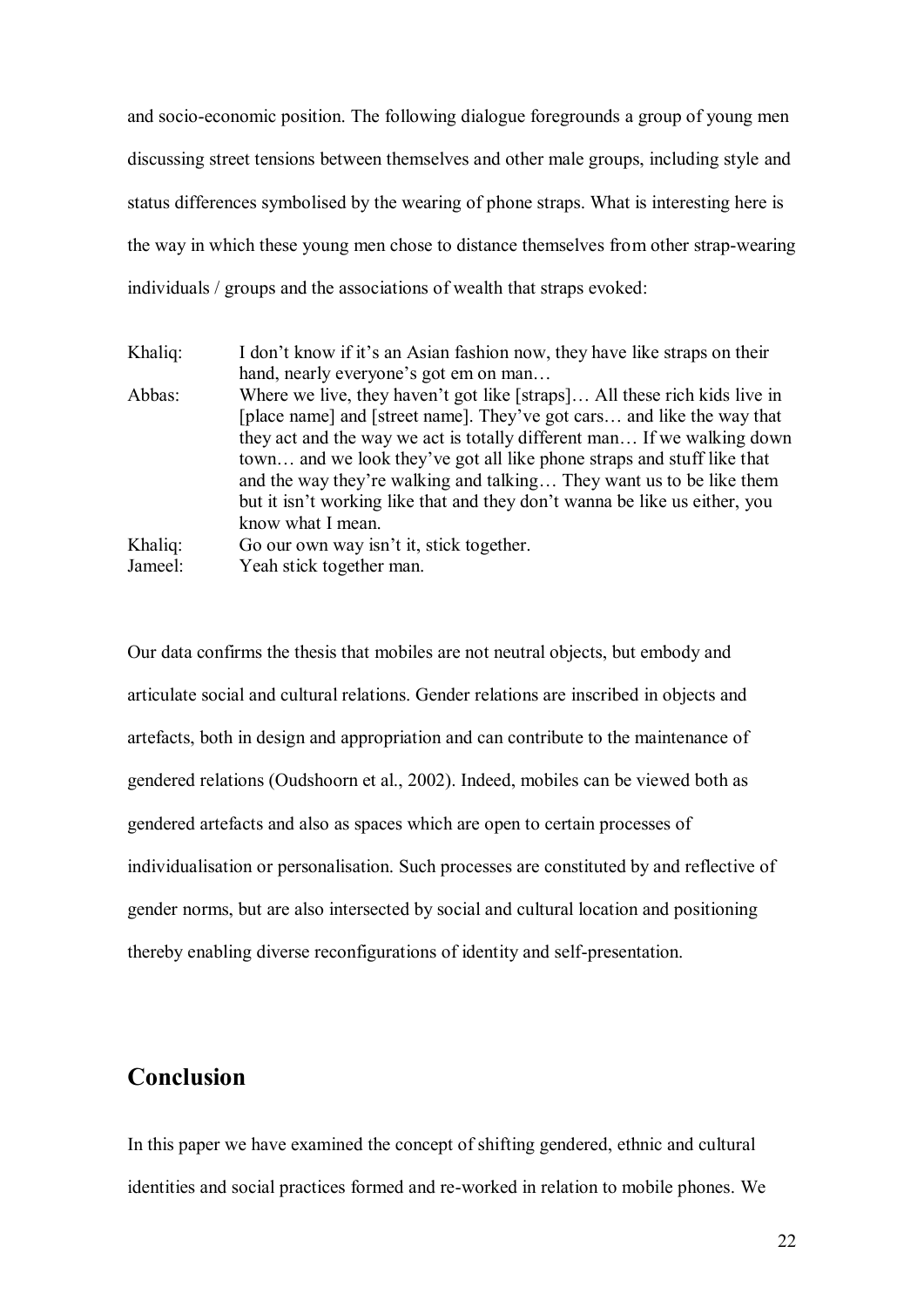have also analysed how the use and meanings of mobiles and the performance of diverse youth identities such as British Asian, and young mother, mutually shape one another in everyday life. Our data confirms that although participants share some common aspects of identity between and across gendered youth cultures, they come from diverse backgrounds and are engaged in complex, fluid lifestyles which raise important debates about, for example, 'youth', 'gender' and technology, as descriptive and conceptual categories. Adopting a critical approach which emphasises the intersections of aspects of identity, we argue that analysis of 'difference' is crucial to gaining a broader, more heterogeneous understanding of our 'mobile selves': that is how different groups of young women and men embrace, negotiate, modify and resist technologies and practices and how these shape their individual and collective identities. The relative newness of mobile phone technology puts us in an exceptional position for witnessing its adoption, rejection, uptake and appropriation: the spectrum of reactions towards and relationships with mobiles, says something about who we are and what we do; about our identities and routine social practices. Findings from our research suggest that appropriation and use of mobile phones is intersected by gender, ethnicity and social positioning and that mobiles are key props in the production of young people"s identity projects.

#### **WORD COUNT: 8,000**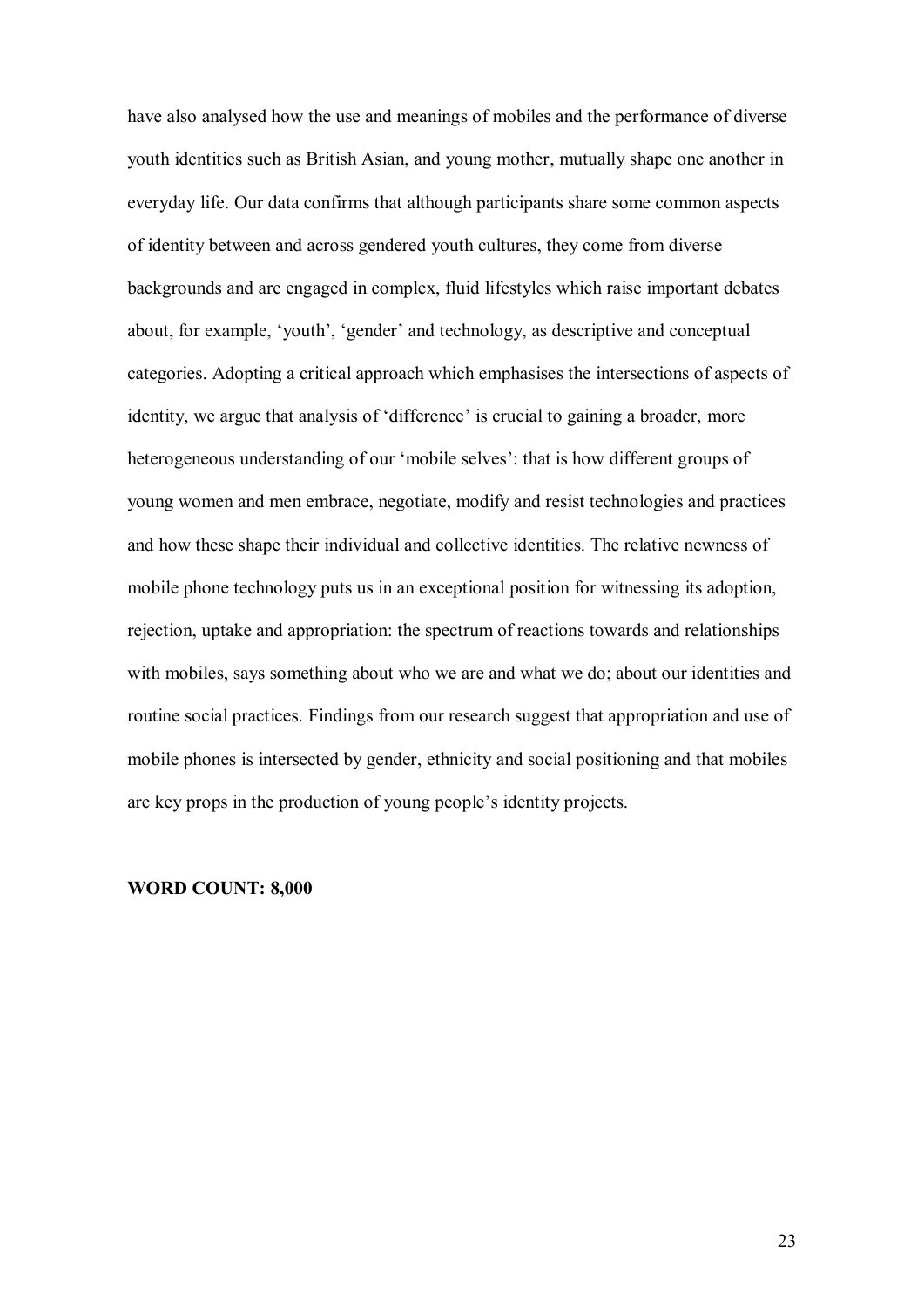# **References**

Alexander, C. (1996) The Art of Being Black: The Creation of Black British Youth Identities, Oxford: Oxford University Press.

Back, L. (1996) New Ethnicities and Urban Culture: Racisms and Multiculture in Young Lives, London: Routledge.

Brah, A. (1996) Cartographies of Diaspora: Contesting Identities*,* London: Routledge. Brah, A. & Phoenix, A. (2004) 'Ain't I A Woman? Revisiting Intersectionality', Journal of International Women"s Studies 5(3):75-86.

Coates, J. (1996) Women Talk, Oxford: Blackwell.

Faulkner, W. (2001) "The Technology Question in Feminism: A View from Feminist Technology Studies", Women"s Studies International Forum 24(1):79-95.

Frissen, V. (1995) "Gender is calling: Some reflections on past, present and future uses of the telephone", in K. Grint and K. Gill (eds.) The Gender-technology Relation:

Contemporary Theory and Research, London: Taylor and Francis, pp. 79-94.

Gibbs, A. (1997) "Focus Groups", Social Research Update 19 (online) Available HTTP [http://www.soc.surrey.ac.uk/sru/SRU19.html \(13](http://www.soc.surrey.ac.uk/sru/SRU19.html%20(13) June 2006).

Gilligan, C. (1982) In a Different Voice, Cambridge, Mass: Harvard University Press. Green, E. (1998) "Women Doing Friendship": An Analysis of Women's Leisure as a site of identity construction, empowerment and resistance", Leisure Studies 17:171-185. Green, E. & Adam, A. (eds.) (2001) Virtual Gender: Technology, Consumption and Identity, London: Routledge.

Green, N. (2003) "Outwardly Mobile: Young People and Mobile Technologies" in J. E. Katz (ed.) Machines that become us: The Social Context of Personal Communication Technology, London: Transaction, pp. 201-217.

Hall, S. (1996) 'Introduction: Who Needs 'Identity'?' in S. Hall & P. du Gay (eds.) Questions of Cultural Identity, London: Sage, pp. 1-17.

Harper, R. (2003) "Are Mobiles Good or Bad for Society?" in K. Nyíri (ed.) Mobile Democracy: Essays on Society, Self and Politics, Vienna: Passagen Verlag, pp. 185-213. Hollway, W. (1984) "Gender Difference and the Production of Subjectivity", in J. Henriques, W. Hollway, C. Urwin, C. Venn & V. Walkerdine (Eds.) Changing the

Subject: Psychology, Social Regulation and Subjectivity, London: Methuen, pp. 227-263. Hoschild, A. R. (1989) The Second Shift, Berkley: University of California Press.

Katz, J. E. & Aakhus, M. (2002) 'Introduction: framing the issues', in J. E. Katz & M. Aakhus (Eds.) Perpetual Contact: Mobile Communication, Private Talk, Public Performance, Cambridge: Cambridge University Press, pp. 1-14.

Kennedy, H. (2005) "Subjective Intersections in the Face of the Machine: Gender, Race, Class and PCs in the Home', European Journal of Women's Studies 12(4):471-487. Lemish, D. & Cohen, A. A. (2005) "On the Gendered Nature of Mobile Phone Culture in

Israel", Sex Roles 52 (7/8):511-521.

Ling, R. (2000) "We will be reached": the Use of Mobile Telephony among Norwegian Youth', Information, Technology and People 13(2):102-120.

Ling, R. (2004) The Mobile Connection: The Cell Phone"s Impact on Society, San Francisco: Elsevier.

Lohan, M. (2001) "Men, Masculinities and "Mundane" Technologies: The Domestic Telephone" in E. Green & A. Adam (Eds.) Virtual Gender: Technology, Consumption and Identity, London: Routledge, pp. 189-205.

Mortberg, C. (2003) "Heterogeneous images of (mobile) technologies and services: A feminist contribution", Nordic Journal of Women"s Studies 11(3):158-169.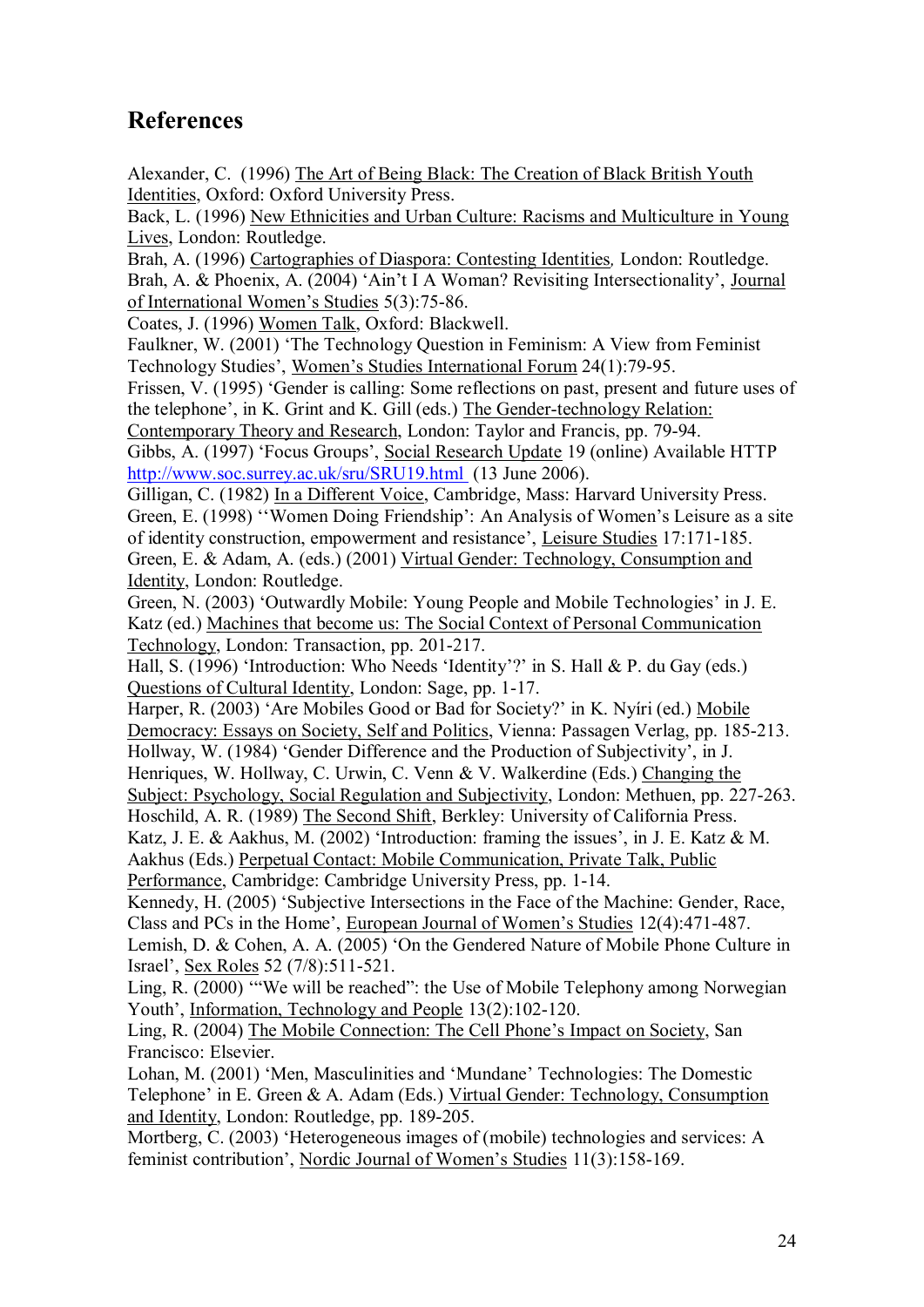Moyal, A. (1992) 'The Gendered Use of the Telephone: an Australian Case Study', Media, Culture and Society 14:51-72.

Nayak, A. (2003) Race, Place and Globalization: Youth Cultures in a Changing World, Oxford: Berg.

Oksman, V. & Rautiainen, P. (2003) ""Perhaps it is a Body Part": How the Mobile Phone became an Organic Part of the Everyday Lives of Finnish Children and Teenagers' in J. E. Katz (Ed.) Machines that become us: The Social Context of Personal Communication

Technology, London: Transaction, pp. 293-308.

Office for National Statistics (2003) "Adult mobile phone ownership: by age, 2001 and 2003" (Online) Available HTTP

[http://www.statistics.gov.uk/StatBase/Expodata/Spreadsheets/D7202.xls.](http://www.statistics.gov.uk/StatBase/Expodata/Spreadsheets/D7202.xls) (27th January 2005)

Oudshoorn, N., Saetnan, A. R. & Lie, M. (2002) "On Gender and Things: Reflections on an Exhibition on Gendered Artefacts", Women"s Studies International Forum 25(4):471- 483.

Qureshi, K. & Moores, S. (1999) "Identity Remix: Tradition and Translation in the Lives of Young Pakistani Scots", European Journal of Cultural Studies 2(3):311-330.

Rakow, L. (1988) "Women and the Telephone: the Gendering of a Communication Technology", in C. Kramarae, (Ed.) Technology and Women"s Voices: Keeping in Touch, New York: Routledge, pp. 207-228.

Rakow, L. & Navarro, V. (1993) "Remote Mothering and the Parallel Shift: Women meet the Cellular Phone", Critical Studies in Mass Communication 10(2):144-157.

Silverstone, R. & Haddon, L. (1996) "Design and the Domestication of Information and Communication Technologies: Technical Change and Everyday Life" in R. Mansell & R. Silverstone (Eds.) Communication by Design: the Politics of ICTs, Oxford: Oxford University Press, pp. 44-74.

Skog, B. (2002) 'Mobiles and the Norwegian Teen: Identity, Gender and Class', in J. E. Katz & M. Aakhus (Eds.) Perpetual Contact: Mobile Communication, Private Talk, Public Performance, Cambridge: Cambridge University Press, pp. 255-273. Spender, D. (1980) Man Made Language, London: Routledge and Kegan Paul. Terry, J. & Calvert, M. (1997) "Introduction" in J. Terry & M. Calvert (Eds.) Processed Lives: Gender and Technology in Everyday Life, London: Routledge, pp. 1-19. Urry, J. (2000) Sociology beyond Societies: Mobilities for the twenty-first century, London: Routledge.

Wajcman, J. (2004) TechnoFeminism, Cambridge: Polity Press.

Woodward, K. (1997) 'Concepts of Identity and Difference', in K. Woodward (Ed.) Identity and Difference, London: Sage, pp. 8-50.

<sup>&</sup>lt;sup>i</sup> The exchange of material gifts through digital media (Johnsen 2003).

ii One participant was an Arab-British Muslim man and was involved in the focus group through friendship with the other men.

iii In defining 'race' and ethnicity we espouse the view that 'race' has no legitimate base in science and is socially constructed (Brah 1996) although is often represented in everyday life as a fixed and objective category of identity, where definitions of "race" often employ signifiers, for example, skin colour or country of origin which are mobilised to marginalise different social groups. Ethnicity, like "race" signifies a process and is relational but is primarily a mechanism of "boundary maintenance" between groups (Brah 1996). "Race" and ethnicity are not isolated from other social categories and are continuously [re] produced with other forms of difference across social settings.

Male and female mobile users met in separate groups for cultural and faith reasons, a choice advised by community assistants.